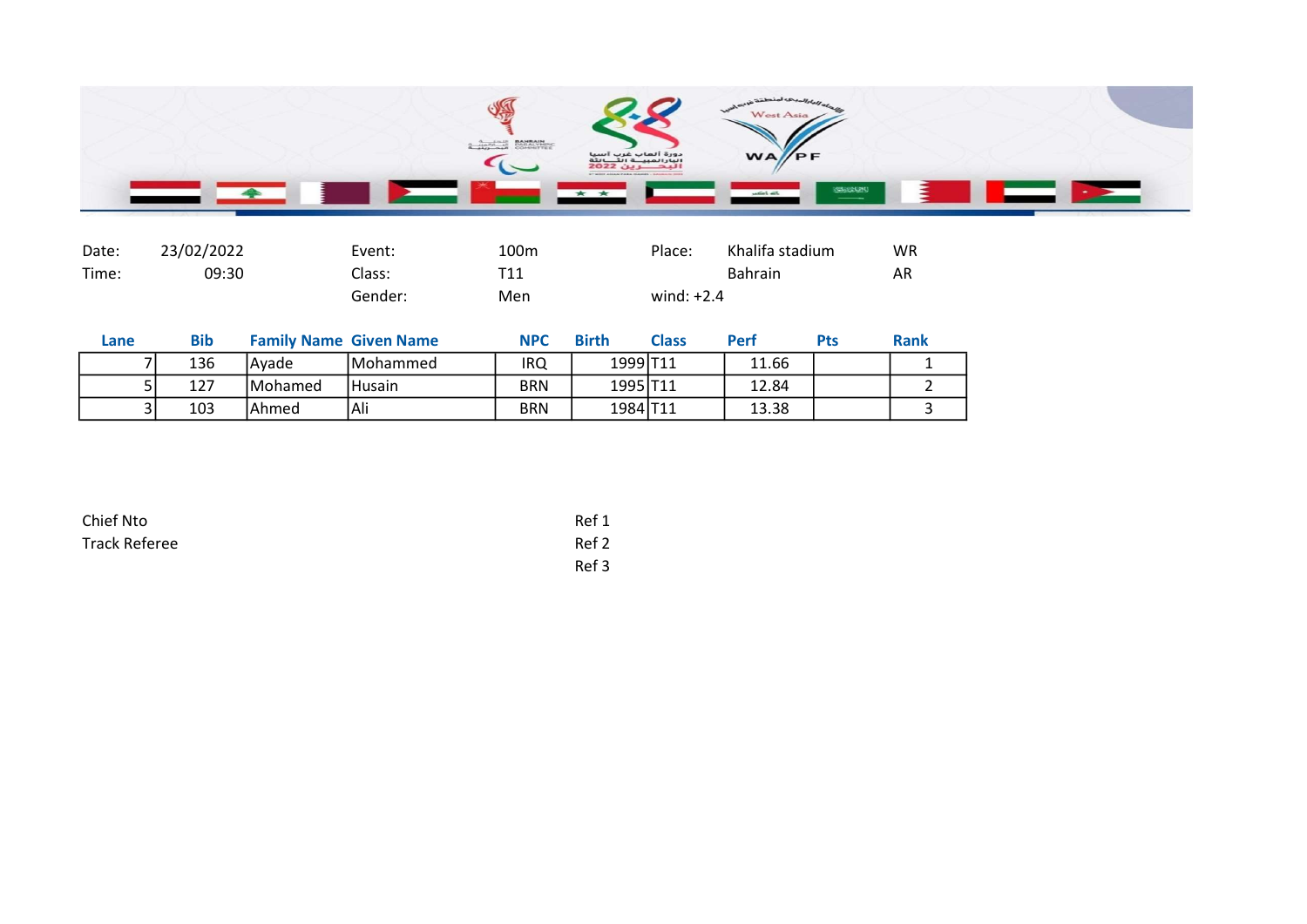

| Date: | 23/02/2022 | Event:  | 100m   | Place:       | Khalifa stadium | 12 WR | AR |
|-------|------------|---------|--------|--------------|-----------------|-------|----|
| Time: | 09:35      | Class:  | T12/13 |              | <b>Bahrain</b>  | 13 WR | AR |
|       |            | Gender: | Men    | wind: $+3.5$ |                 |       |    |

| Lane | <b>Bib</b> |           | <b>Family Name Given Name</b> | <b>NPC</b> | <b>Birth</b> | <b>Class</b> | <b>Perf</b> | Pts | <b>Rank</b> |
|------|------------|-----------|-------------------------------|------------|--------------|--------------|-------------|-----|-------------|
|      | 190        | Al Rawahi | lQusai                        | OMA        | 2001 T12     |              | 11.45       | 825 |             |
|      | 137        | Al-gburi  | Shakir                        | <b>IRQ</b> | 1996 T13     |              | 11.77       | 684 |             |
|      | 135        | Zakareya  | lAhmed                        | <b>BRN</b> | 1982 T13     |              | 12.35       | 455 |             |
|      | 189        | Algasmi   | Sager                         | OMA        | 1994 T12     |              | dns         |     |             |
| 81   | 191        | Al Nahdi  | Jasim                         | <b>OMA</b> | 2003 T13     |              | dns         |     |             |

| Chief Nto            | Ref 1 |
|----------------------|-------|
| <b>Track Referee</b> | Ref 2 |
|                      | Ref 3 |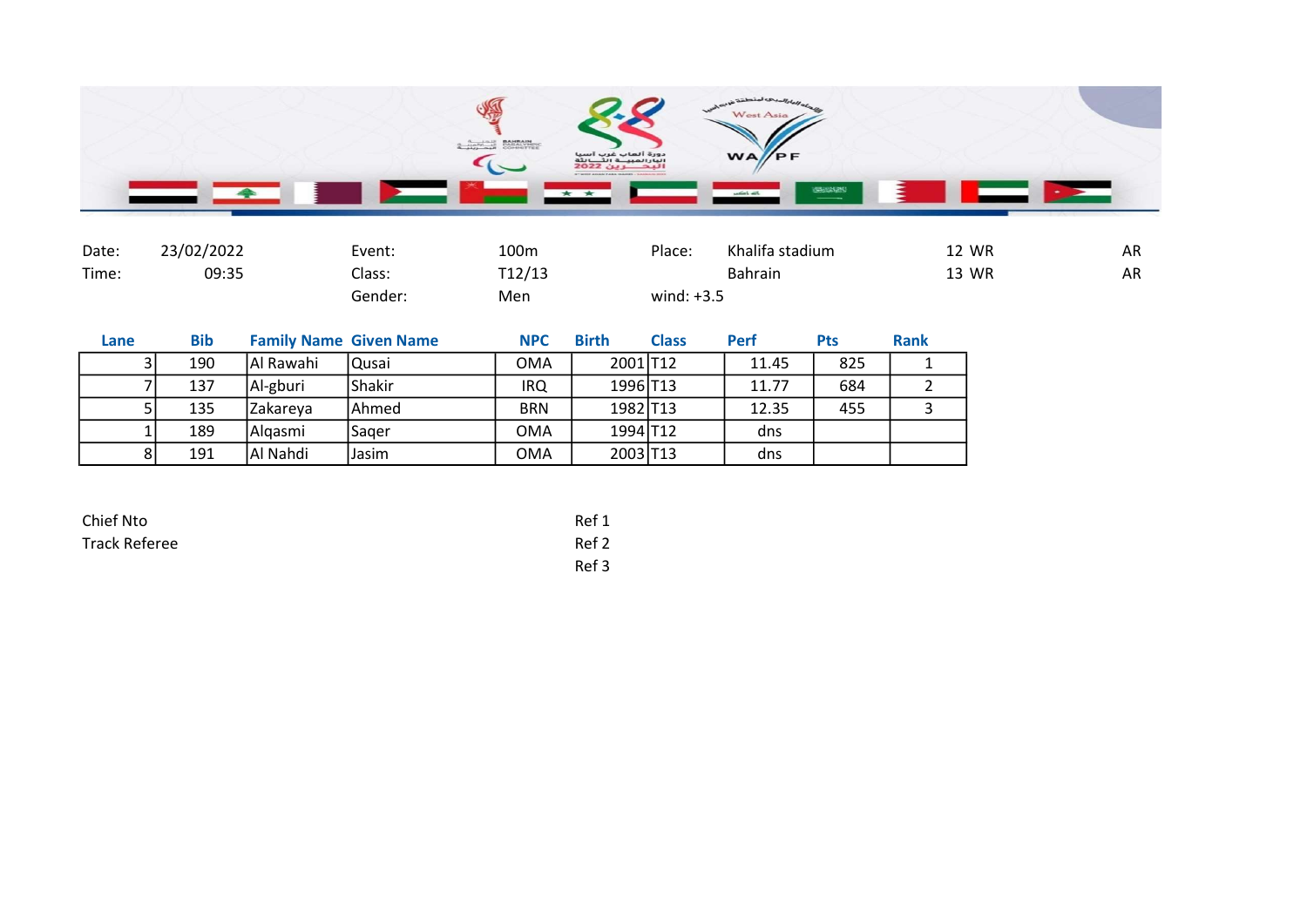

| Date: | 23/02/2022 | Event:  | 100 <sub>m</sub> | Place:       | Khalifa stadium | WR | AR |
|-------|------------|---------|------------------|--------------|-----------------|----|----|
| Time: | 09:40      | Class:  | T36              |              | <b>Bahrain</b>  |    |    |
|       |            | Gender: | Men              | wind: $+1.7$ |                 |    |    |

| Lane | <b>Bib</b> |             | <b>Family Name Given Name</b> | <b>NPC</b> | <b>Birth</b> | <b>Class</b> | Perl  | Pts | <b>Rank</b> |
|------|------------|-------------|-------------------------------|------------|--------------|--------------|-------|-----|-------------|
| 21   | 188        | IAI Harrasi | 'Taha                         | OMA        | 1993 T36     |              | 11.87 |     |             |
|      | 194        | Alzadiali   | l Hatem                       | <b>OMA</b> | 2003 T36     |              | 13.84 |     |             |
| 4 I  | 124        | Hasan       | lSadeg                        | <b>BRN</b> | 2000 T36     |              | 14.61 |     |             |

| Chief Nto            | Ref 1 |
|----------------------|-------|
| <b>Track Referee</b> | Ref 2 |
|                      | Ref 3 |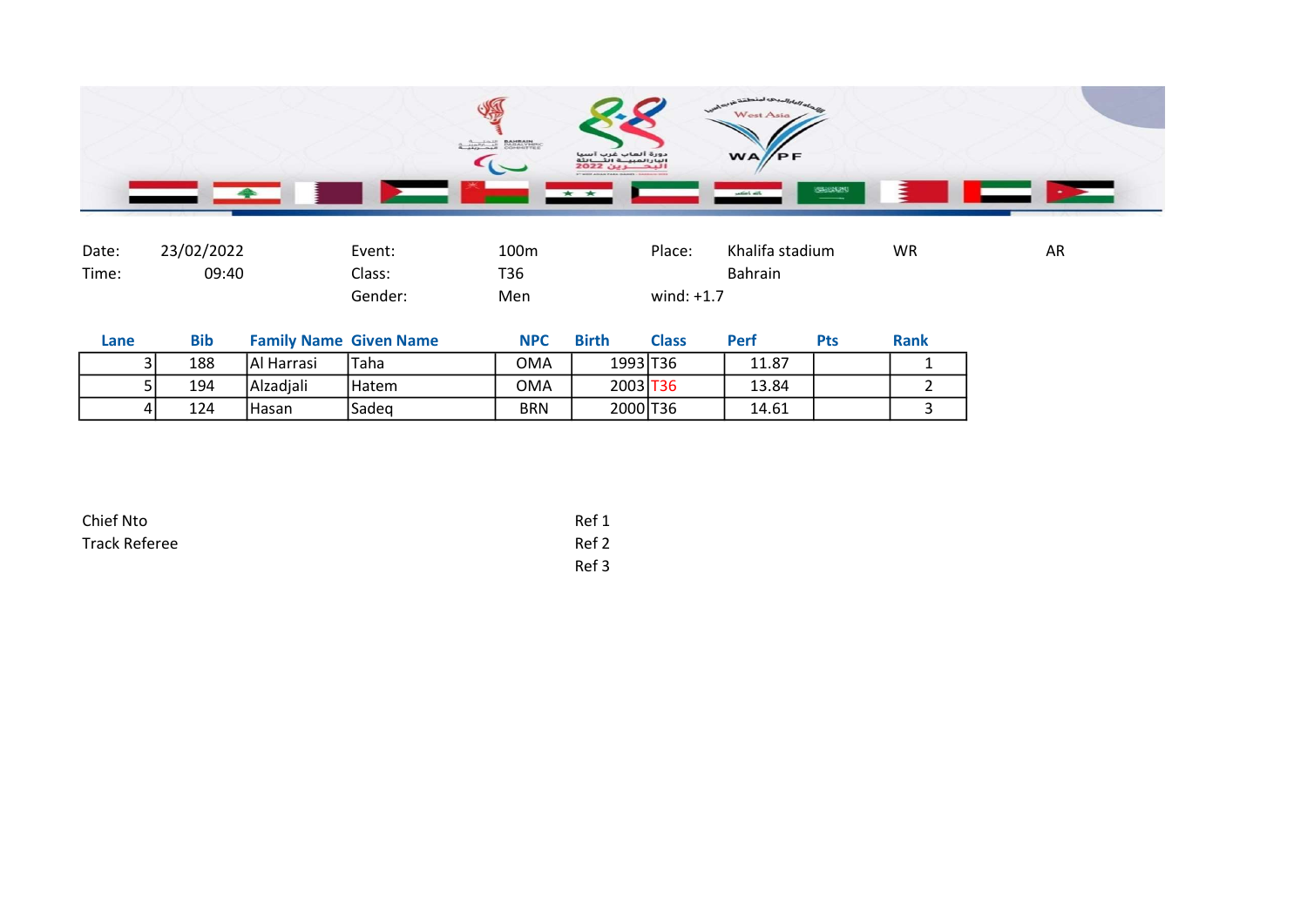

| Date: | 23/02/2022 | Event:  | 100m      | Place:       | Khalifa stadium | 37 WR | AR |
|-------|------------|---------|-----------|--------------|-----------------|-------|----|
| Time: | 09:45      | Class:  | T37/38/64 |              | Bahrain         | 38 WR | AR |
|       |            | Gender: | Men       | wind: $+2.6$ |                 | 64 WR | AR |

| Lane | <b>Bib</b> | <b>Family Name Given Name</b> |              | <b>NPC</b> | <b>Birth</b> | <b>Class</b> | <b>Perf</b> | <b>Pts</b> | <b>Rank</b> |
|------|------------|-------------------------------|--------------|------------|--------------|--------------|-------------|------------|-------------|
|      | 153        | l Alnakhli                    | Ali          | <b>KSA</b> | 2000 T37     |              | 12.06       | 842        |             |
|      | 141        | Al-Rikabi                     | Ali          | IRQ        | 1993 T38     |              | 11.68       | 819        |             |
| ы    | 121        | lAshoor                       | <b>Saved</b> | <b>BRN</b> | 2000 T37     |              | 13.30       | 366        |             |
|      | 180        | IArz                          | Zahreddine   | LBN        | 1998 T64     |              | 13.79       | 191        |             |
| 4    | 133        | Shaybooh                      | Husain       | <b>BRN</b> | 1995 T37     |              | 14.12       | 151        |             |
|      | 102        | <b>IAbuseter</b>              | Ahmed        | <b>BRN</b> | 2000 T37     |              | 14.28       | 117        | 6           |

| Chief Nto     | Ref 1 |
|---------------|-------|
| Track Referee | Ref 2 |
|               | - - - |

Ref 3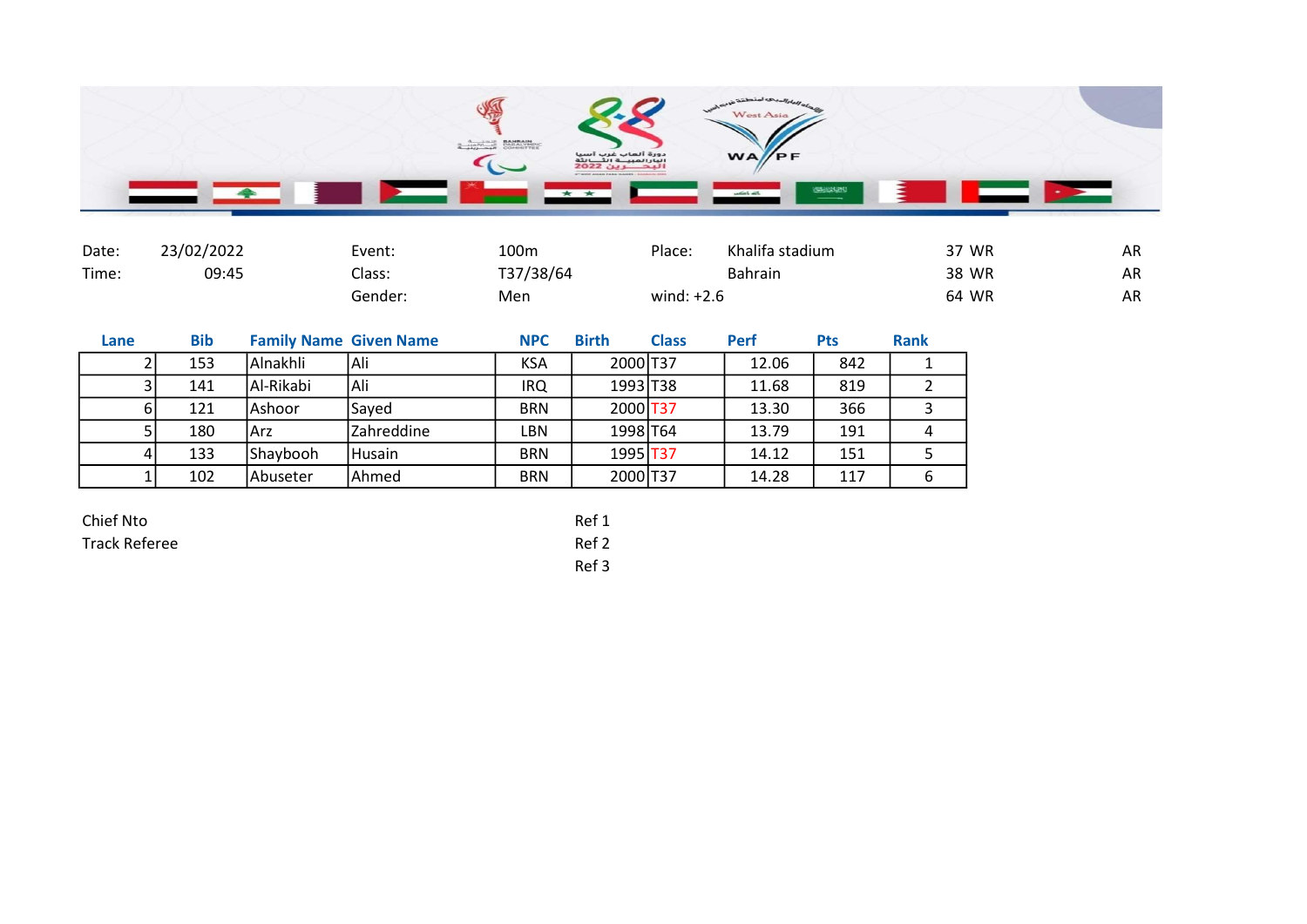

| Date: | 23/02/2022 | Event:  | 100m   | Place:       | Khalifa stadium | 46 WR | AR |
|-------|------------|---------|--------|--------------|-----------------|-------|----|
| Time: | 09:50      | Class:  | T46/47 |              | <b>Bahrain</b>  | 47 WR | AR |
|       |            | Gender: | Men    | wind: $+3.1$ |                 |       |    |

| Lane | <b>Bib</b> | <b>Family Name Given Name</b> |                 | <b>NPC</b> | <b>Birth</b> | <b>Class</b> | <b>Perf</b> | Pts | <b>Rank</b> |
|------|------------|-------------------------------|-----------------|------------|--------------|--------------|-------------|-----|-------------|
|      | 193        | Almugaibli                    | l Saif          | OMA        | 1996 T47     |              | 11.67       | 737 |             |
|      | 223        | Alblooshi                     | IYahva          | UAE        | 1994 T46     |              | 11.73       | 719 |             |
|      | 119        | Alvasi                        | Elvas           | <b>BRN</b> | 2000 T47     |              | 12.01       | 612 |             |
|      | 110        | Almal                         | <b>IMohamed</b> | <b>BRN</b> | 2000 T46     |              | F.S.        |     |             |

| Chief Nto            | Ref 1 |
|----------------------|-------|
| <b>Track Referee</b> | Ref 2 |
|                      | Ref 3 |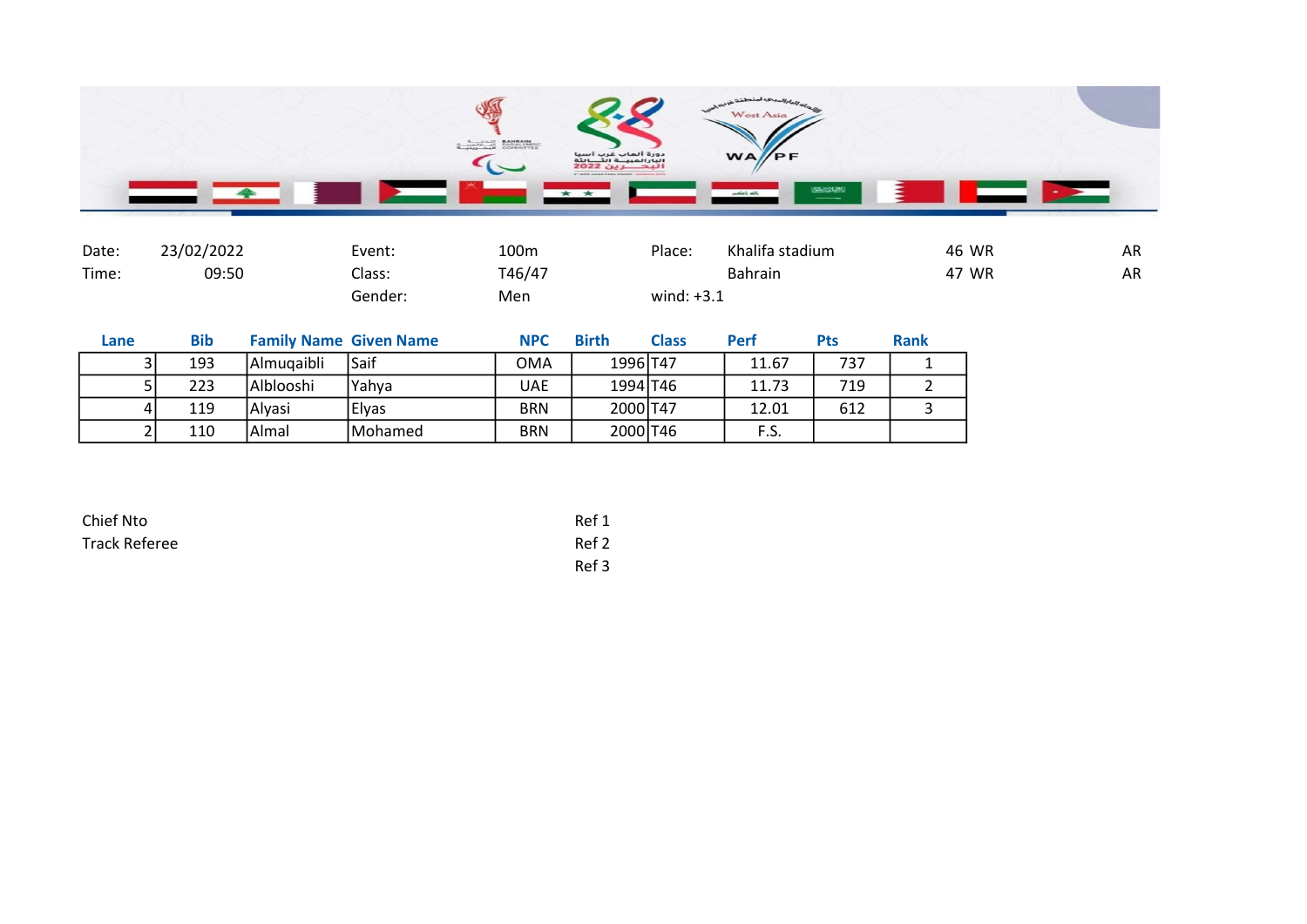

| Date: | 23/02/2022 | Event:  | 100m     | Place:       | Khalifa stadium | <b>11 WR</b> | <b>AR</b> |
|-------|------------|---------|----------|--------------|-----------------|--------------|-----------|
| Time: | 09:55      | Class:  | 11/12/35 |              | <b>Bahrain</b>  | 35 WR        | <b>AR</b> |
|       |            | Gender: | Women    | wind: $+1.7$ |                 |              |           |

| Lane | <b>Bib</b> |          | <b>Family Name Given Name</b> | <b>NPC</b> | <b>Birth</b> | Class | <b>Perf</b> | <b>Pts</b> | <b>Rank</b> |
|------|------------|----------|-------------------------------|------------|--------------|-------|-------------|------------|-------------|
|      | 147        | Suwaed   | Fatimah                       | IRQ        | 2007         | T35   | 15.88       | 30         |             |
|      | 178        | lAlenezi | l Rawan                       | <b>KUW</b> | 1992         | T12   | 22.34       |            |             |
|      | 177        | Almulla  | Shamayel                      | <b>KUW</b> | 1986         | T11   | 26.01       |            |             |
|      | 249        | Kamal    | 'Safa                         | KUW        | 1976         | T11   | dnf         |            |             |

| Chief Nto            | Ref 1 |
|----------------------|-------|
| <b>Track Referee</b> | Ref 2 |
|                      | Ref 3 |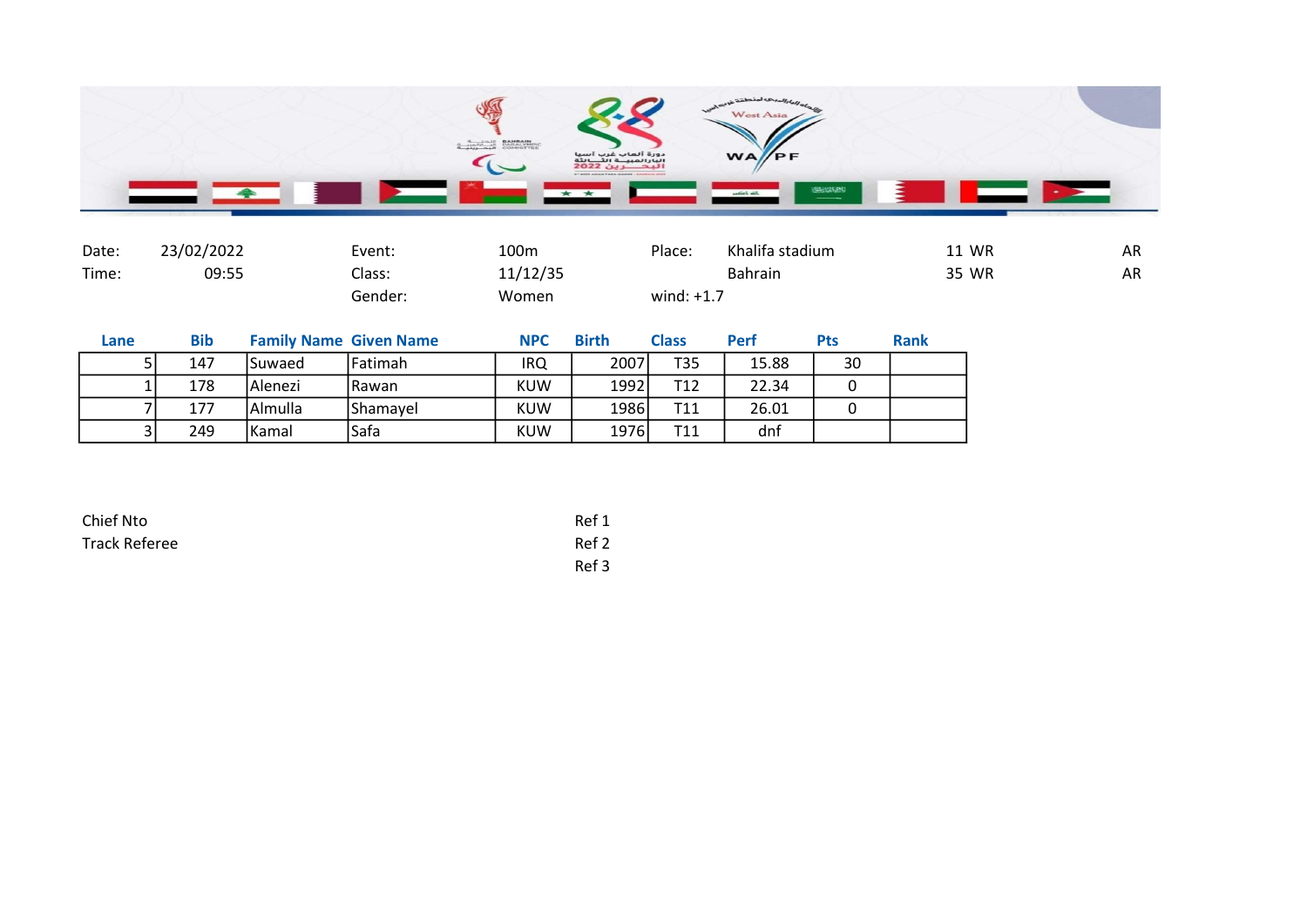

| Date: | 23/02/2022 | Event:  | 100m   | Place:       | Khalifa stadium | 33 WR | AR |
|-------|------------|---------|--------|--------------|-----------------|-------|----|
| Time: | 10:00      | ົ.lass: | T33/51 |              | <b>Bahrain</b>  | 51 WR | AR |
|       |            | Gender: | Men    | wind: $+1.8$ |                 |       |    |

| Lane | <b>Bib</b> |            | <b>Family Name Given Name</b> | <b>NPC</b> | <b>Birth</b>         | <b>Class</b> | Perf  | Pts | <b>Rank</b> |
|------|------------|------------|-------------------------------|------------|----------------------|--------------|-------|-----|-------------|
|      | 117        | lAlshook   | <b>IMohamed</b>               | <b>BRN</b> | 1991 T <sub>51</sub> |              | 25.37 | 185 |             |
| ີ    | 111        | Almoadhen  | IEbrahim                      | <b>BRN</b> | 2001 T33             |              | 24.29 |     |             |
| 4 I  | 167        | lAlmutairi | IAhmad                        | KUW        | 1994 T33             |              | dns   |     |             |

| Chief Nto     | Ref 1 |
|---------------|-------|
| Track Referee | Ref 2 |
|               | Ref 3 |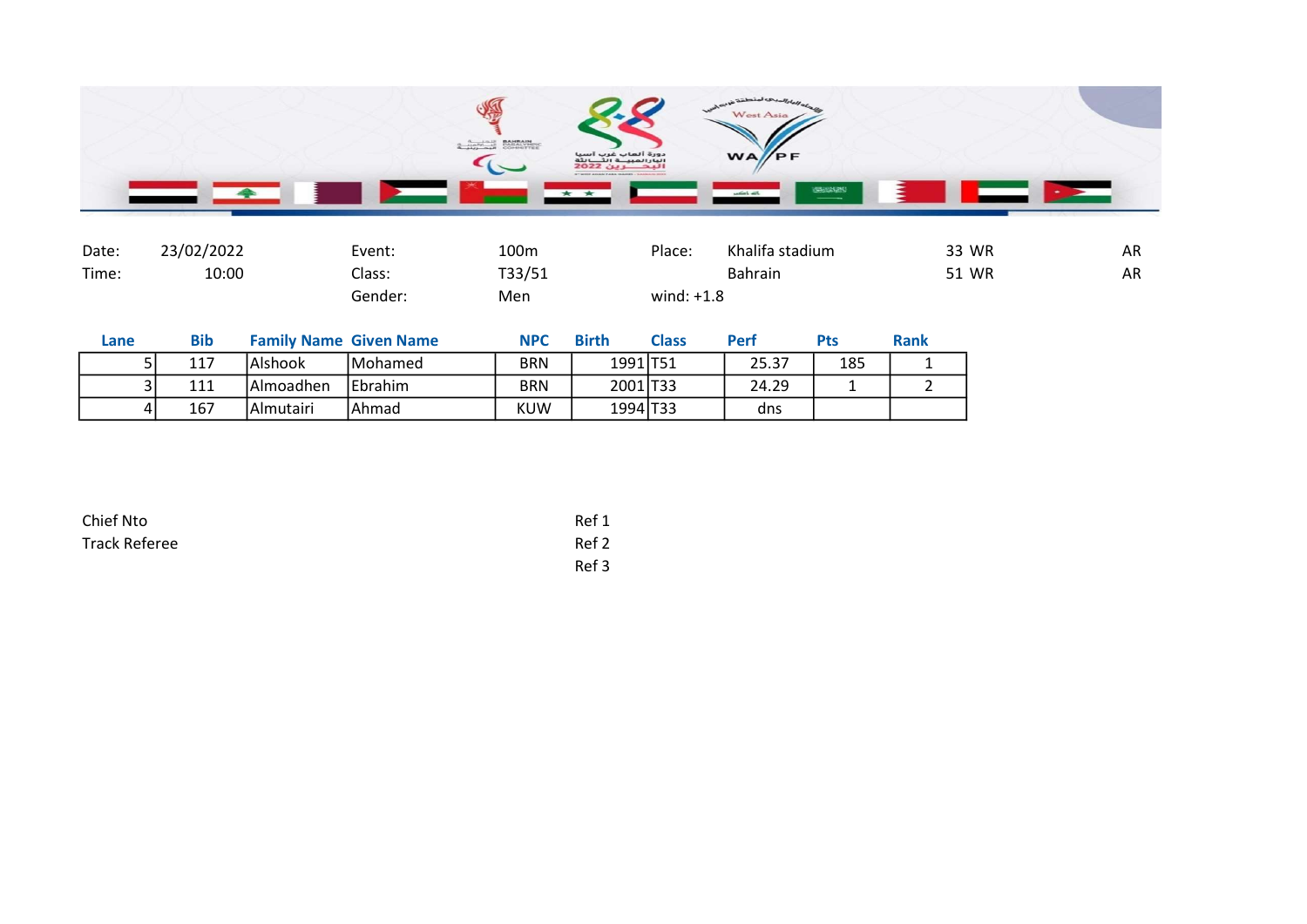

| Date: | 23/02/2022 | Event:  | 100m | Place:       | Khalifa stadium | WR | AR |
|-------|------------|---------|------|--------------|-----------------|----|----|
| Time: | 10:05      | Class:  | T34  |              | <b>Bahrain</b>  |    |    |
|       |            | Gender: | Men  | wind: $+1.8$ |                 |    |    |

| Lane | <b>Bib</b> |            | <b>Family Name Given Name</b> | <b>NPC</b> | <b>Birth</b> | <b>Class</b> | <b>Perf</b> | <b>Pts</b> | <b>Rank</b> |
|------|------------|------------|-------------------------------|------------|--------------|--------------|-------------|------------|-------------|
|      | 220        | lNawad     | lAhmed                        | <b>UAE</b> | 2003 T34     |              | 15.78       |            |             |
|      | 215        | Arshid     | Ali                           | QAT        | 2004 T34     |              | 17.10       |            |             |
|      | 155        | l Alalwani | lAhmed                        | <b>KSA</b> | 2003 T34     |              | 17.18       |            |             |
|      | 213        | Al-Kubaisi | Mohammed Rashid A             | QAT        | 1993 T34     |              | 17.54       |            |             |
| 61   | 221        | Alkindi    | Abdulaziez                    | UAE        | 2002 T34     |              | 17.59       |            |             |

| Chief Nto            | Ref 1 |
|----------------------|-------|
| <b>Track Referee</b> | Ref 2 |
|                      | Ref 3 |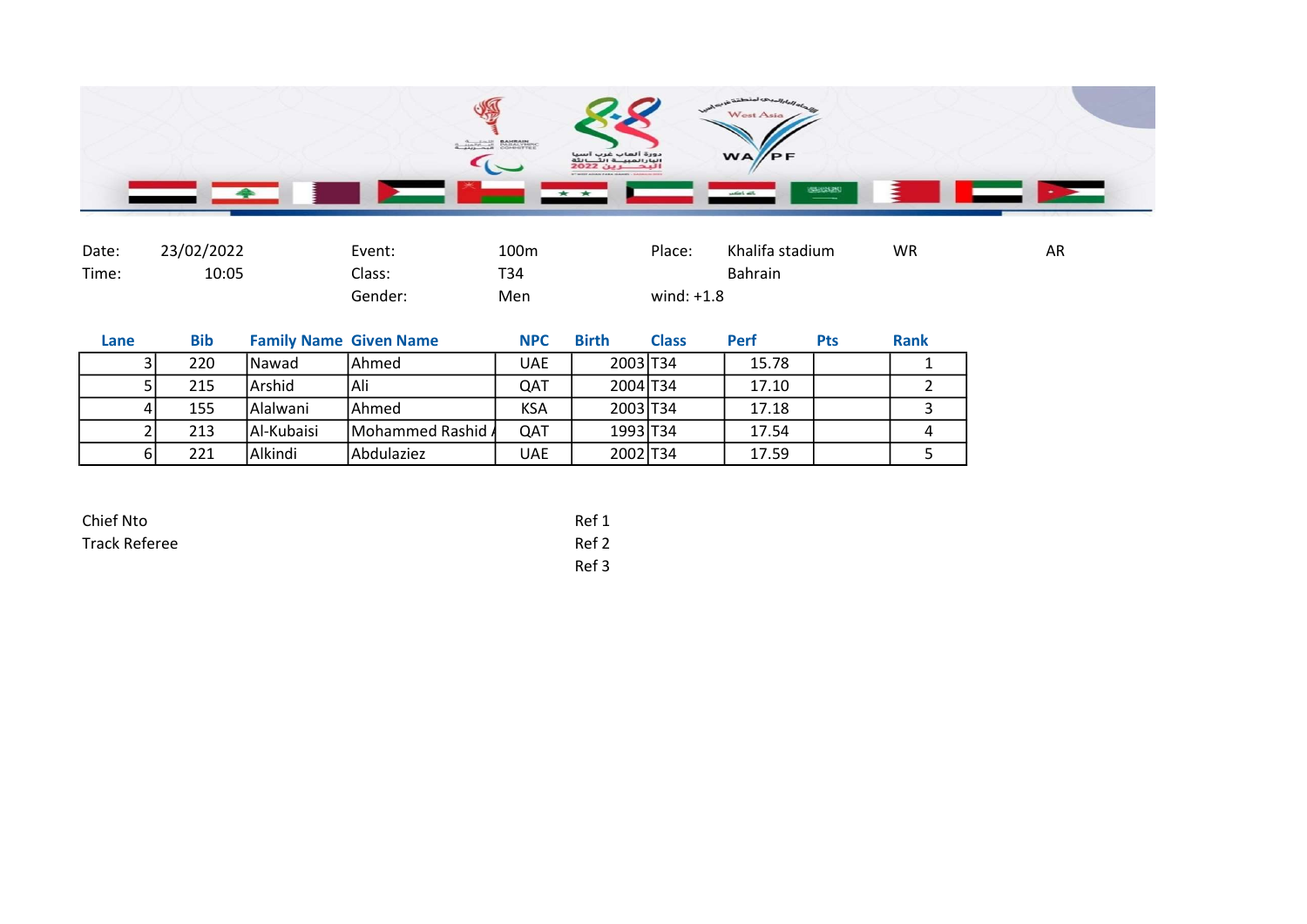

| Date: | 23/02/2022 | Event:  | 100m | Place:       | Khalifa stadium | <b>WR</b> | AR |
|-------|------------|---------|------|--------------|-----------------|-----------|----|
| Time: | 10:10      | Class:  | T53  |              | Bahrain         |           |    |
|       |            | Gender: | Men  | wind: $+3.0$ |                 |           |    |

| Lane | <b>Bib</b> | <b>Family Name Given Name</b> |                  | <b>NPC</b> | <b>Birth</b> | <b>Class</b> | <b>Perf</b> | <b>Pts</b> | Rank |
|------|------------|-------------------------------|------------------|------------|--------------|--------------|-------------|------------|------|
|      | 152        | Algurashi                     | Adbulrahman      | <b>KSA</b> | 1997         | <b>T53</b>   | 15.48       |            |      |
|      | 222        | l Almazrouei                  | <b>IMohammed</b> | UAE        | 2001         | T53          | 16.23       |            |      |
|      | 130        | Qasim                         | <b>Yusuf</b>     | <b>BRN</b> | 1997         | T53          | 18.82       |            |      |
|      | 128        | lNooh                         | <b>IAhmed</b>    | <b>BRN</b> | 2007         | <b>T53</b>   | 19.68       |            |      |

| Chief Nto            | Ref 1 |
|----------------------|-------|
| <b>Track Referee</b> | Ref 2 |
|                      | Ref 3 |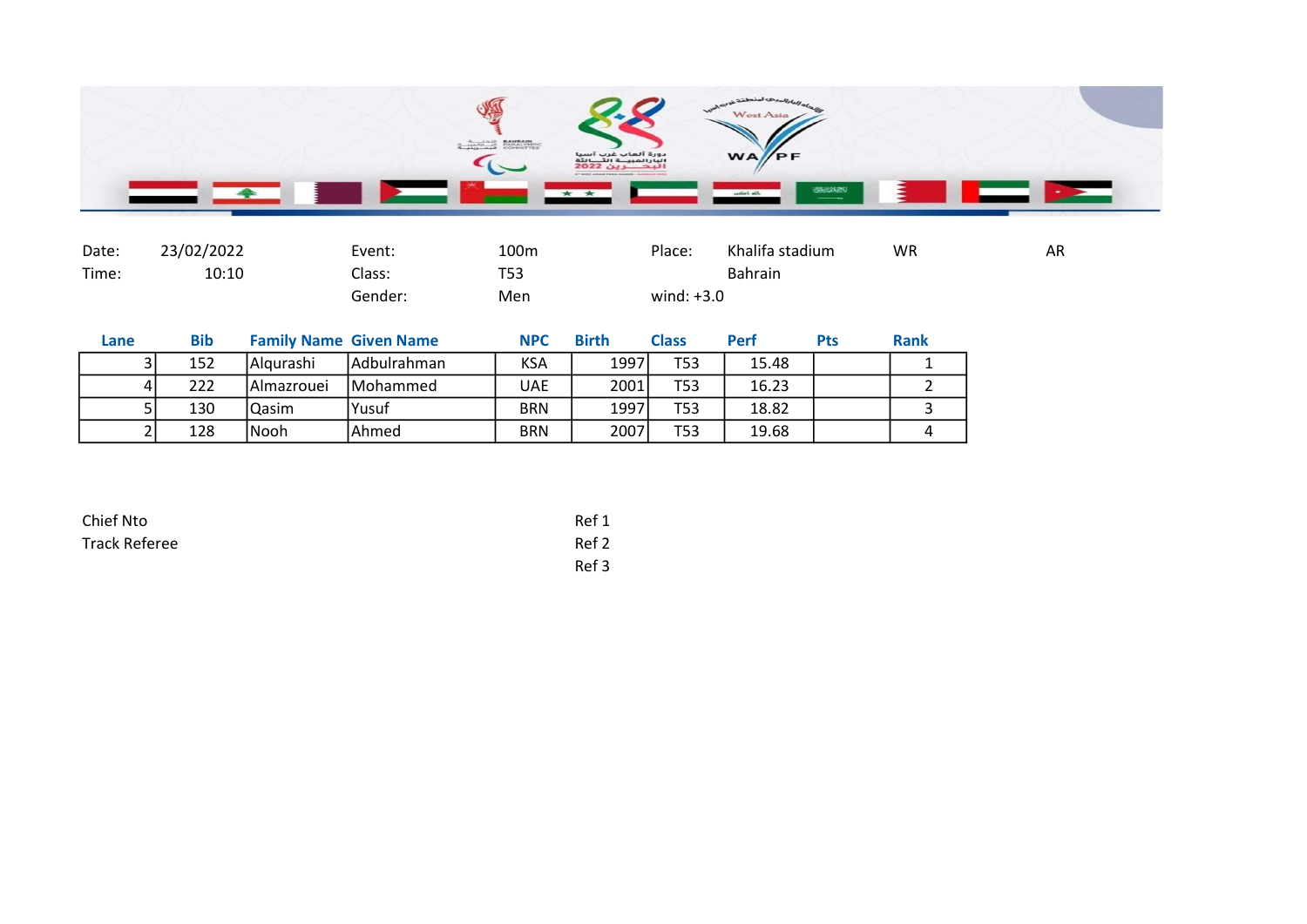

| Date: | 23/02/2022 | Event:  | 100m | Place:       | Khalifa stadium | <b>WR</b> | AR |
|-------|------------|---------|------|--------------|-----------------|-----------|----|
| Time: | 10:15      | Class:  | T54  |              | <b>Bahrain</b>  |           |    |
|       |            | Gender: | Men  | wind: $+2.6$ |                 |           |    |

Ref 3

| Lane | <b>Bib</b> |             | <b>Family Name Given Name</b> | <b>NPC</b> | <b>Birth</b> | <b>Class</b> | <b>Perf</b> | <b>Pts</b> | <b>Rank</b> |
|------|------------|-------------|-------------------------------|------------|--------------|--------------|-------------|------------|-------------|
|      | 151        | l Alzahrani | IJamaan                       | <b>KSA</b> | 1995         | T54          | 14.70       |            |             |
|      | 165        | Alrajehi    | Faisal                        | KUW        | 1998         | T54          | 14.76       |            |             |
|      | 154        | Algarni     | Albaraa                       | <b>KSA</b> | 2007         | T54          | 15.43       |            |             |
|      | 118        | Alwaqza     | <b>Nassar</b>                 | <b>BRN</b> | 2002         | T54          | 15.66       |            |             |
|      | 223        | Alhosani    | Badir Abbas                   | <b>UAE</b> | 1985         | T54          | 15.94       |            |             |
| 61   | 126        | Mihsen      | Mohamed                       | <b>BRN</b> | 2001         | T54          | <b>DNF</b>  |            |             |

| Chief Nto     | Ref 1         |
|---------------|---------------|
| Track Referee | Ref 2         |
|               | $\sim$ $\sim$ |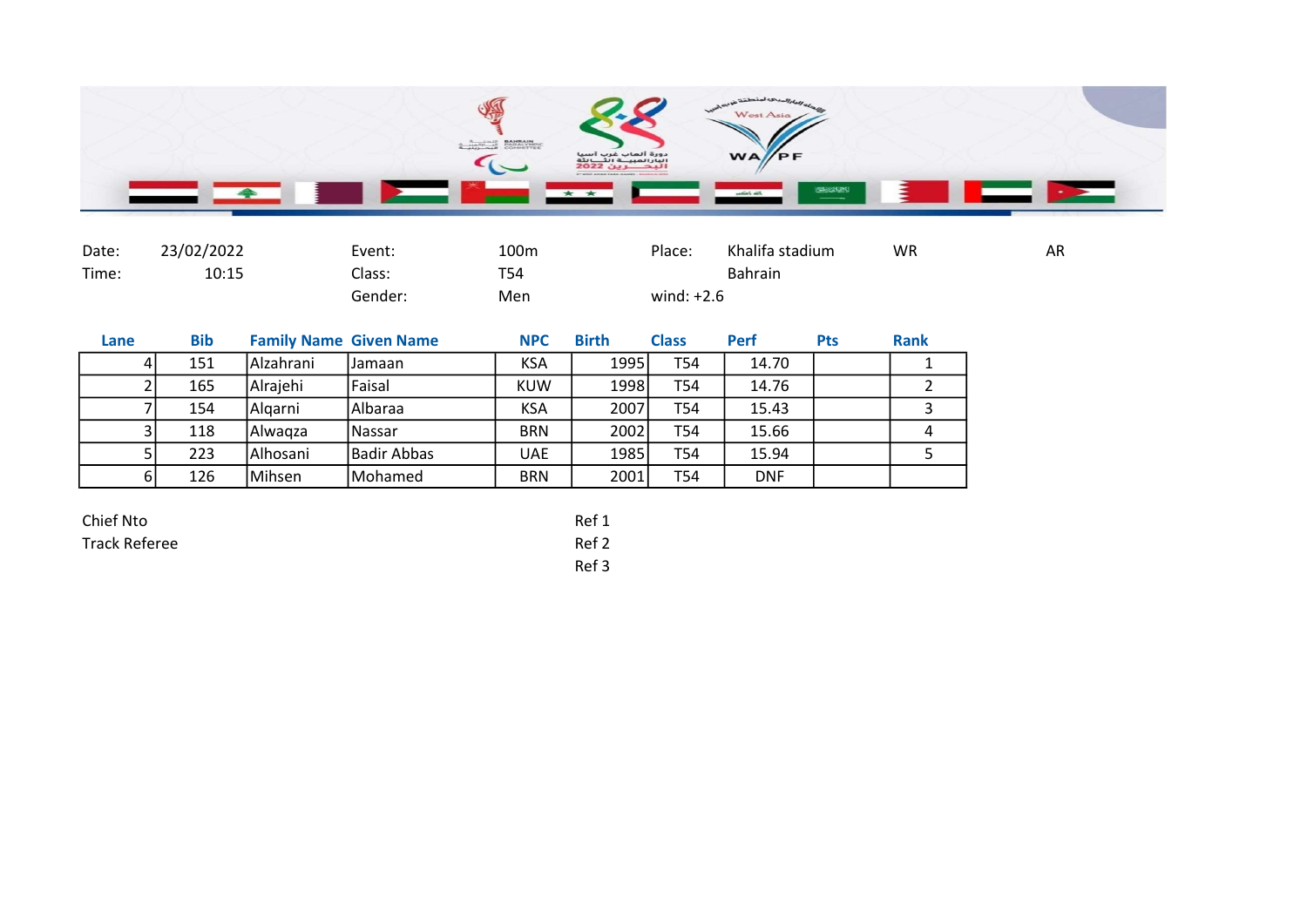

| Date:<br>Time: | 23/02/2022<br>10:20 |                               | Event:<br>Class:<br>Gender: | 100 <sub>m</sub><br>T34<br>Women |              | Place:       | Khalifa stadium<br><b>Bahrain</b> |            | <b>WR</b>   | AR |
|----------------|---------------------|-------------------------------|-----------------------------|----------------------------------|--------------|--------------|-----------------------------------|------------|-------------|----|
| Lane           | <b>Bib</b>          | <b>Family Name Given Name</b> |                             | <b>NPC</b>                       | <b>Birth</b> | <b>Class</b> | Perf                              | <b>Pts</b> | <b>Rank</b> |    |
| 41             | 108                 | Aljabbori                     | Zahra                       | <b>BRN</b>                       | 1999 T34     |              | 27.67                             |            |             |    |

| Chief Nto     | Ref 1 |
|---------------|-------|
| Track Referee | Ref 2 |
|               | Ref 3 |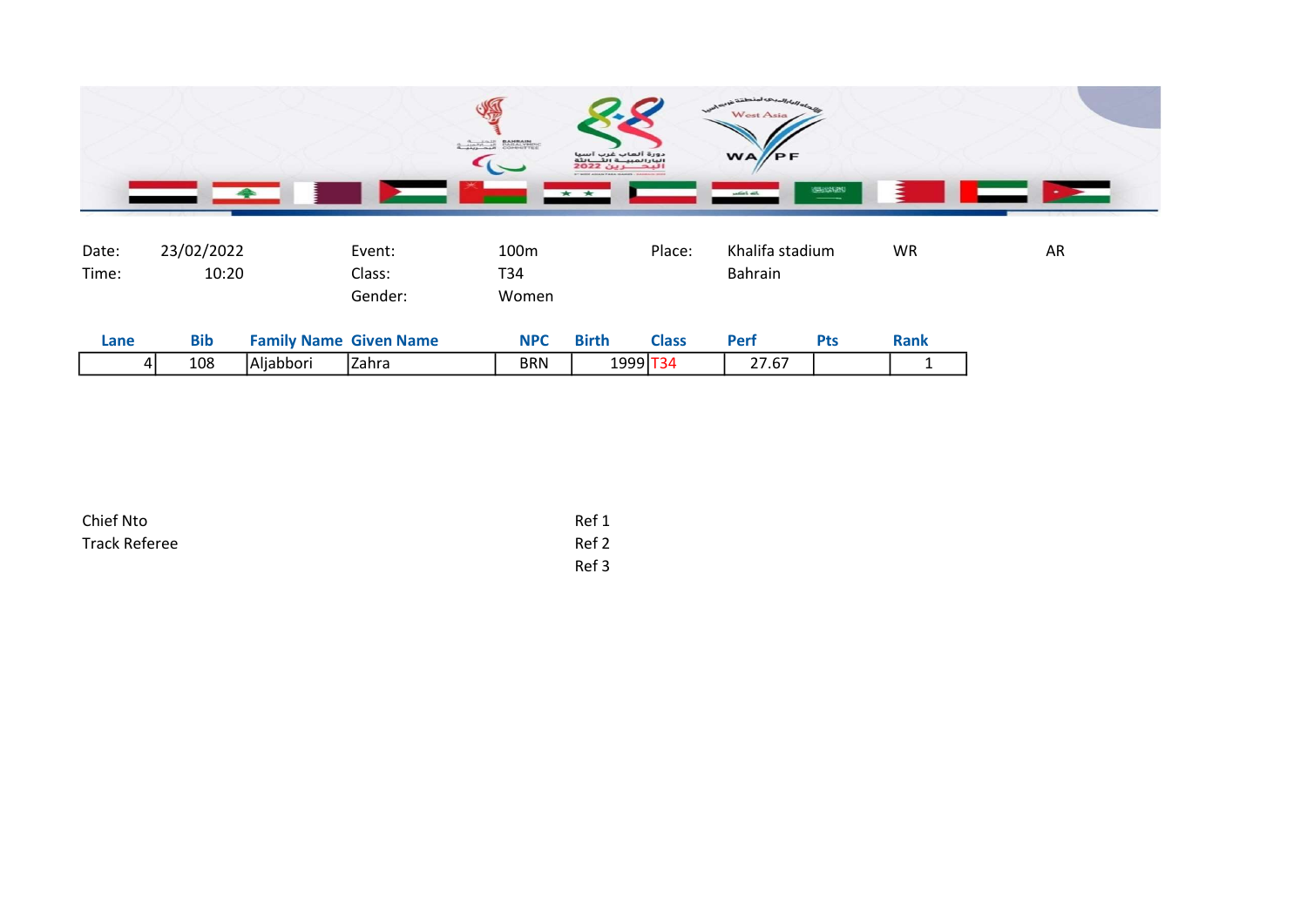

| Date: | 23/02/2022 | Event:  | 400m            | Place: | Khalifa stadium | WR | AR |
|-------|------------|---------|-----------------|--------|-----------------|----|----|
| Time: | 15:15      | Class:  | T <sub>11</sub> |        | <b>Bahrain</b>  |    |    |
|       |            | Gender: | Men             |        |                 |    |    |

| Lane | <b>Bib</b> |          | <b>Family Name Given Name</b> | <b>NPC</b> | <b>Birth</b> | <b>Class</b>    | Perf     | Pts | <b>Rank</b> |
|------|------------|----------|-------------------------------|------------|--------------|-----------------|----------|-----|-------------|
|      | 136        | lAvade   | <b>IMohammed</b>              | <b>IRQ</b> | 1999         | T11             | 00:53.10 |     |             |
|      | 127        | lMohamed | l Husain                      | <b>BRN</b> | 1995         | T11             | 01:01.74 |     |             |
|      | 103        | Ahmed    | Ali                           | <b>BRN</b> | 1984         | <b>T11</b><br>ᆠ | 01:11.72 |     |             |

| Chief Nto            | Ref 1 |
|----------------------|-------|
| <b>Track Referee</b> | Ref 2 |
|                      | Ref 3 |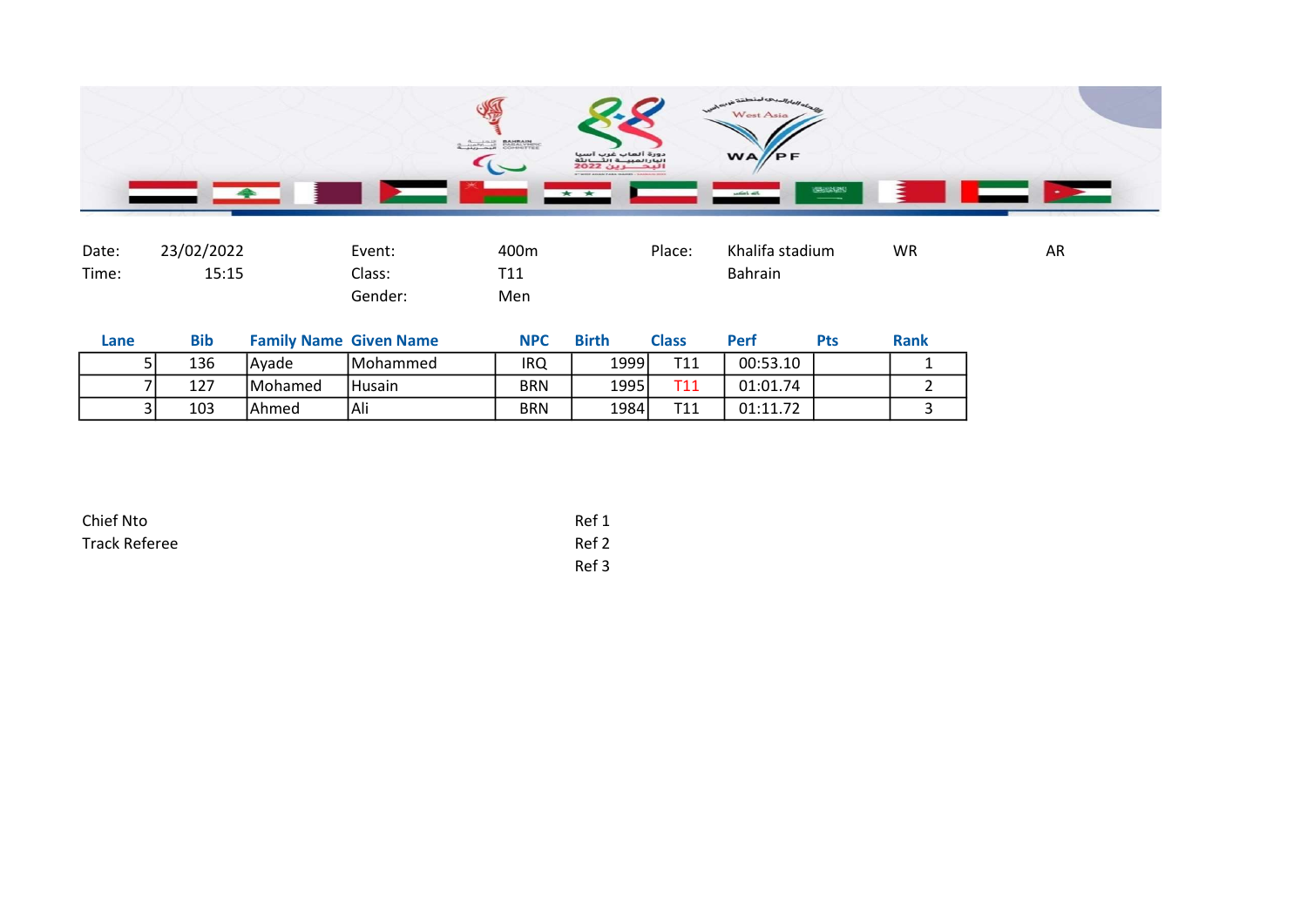

| Date: | 23/02/2022 |                               | Event:  | 400m       |              | Place:       | Khalifa stadium |            |             | 11 WR | AR |
|-------|------------|-------------------------------|---------|------------|--------------|--------------|-----------------|------------|-------------|-------|----|
| Time: | 17:25      |                               | Class:  | T11/12     |              |              | <b>Bahrain</b>  |            |             | 12 WR | AR |
|       |            |                               | Gender: | Women      |              |              |                 |            |             |       |    |
| Lane  | <b>Bib</b> | <b>Family Name Given Name</b> |         | <b>NPC</b> | <b>Birth</b> | <b>Class</b> | Perf            | <b>Pts</b> | <b>Rank</b> |       |    |

| $\overline{\phantom{a}}$ | .<br>IAImulla | IShamavel | <b>KUW</b> | 1986 T            | $\sim$ $ \sim$ $\sim$ |  |  |
|--------------------------|---------------|-----------|------------|-------------------|-----------------------|--|--|
| 178                      | IAlenezi      | IRawan    | <b>KUW</b> | 1992 T12<br>----- | .                     |  |  |

| Chief Nto            | Ref 1 |
|----------------------|-------|
| <b>Track Referee</b> | Ref 2 |
|                      | Ref 3 |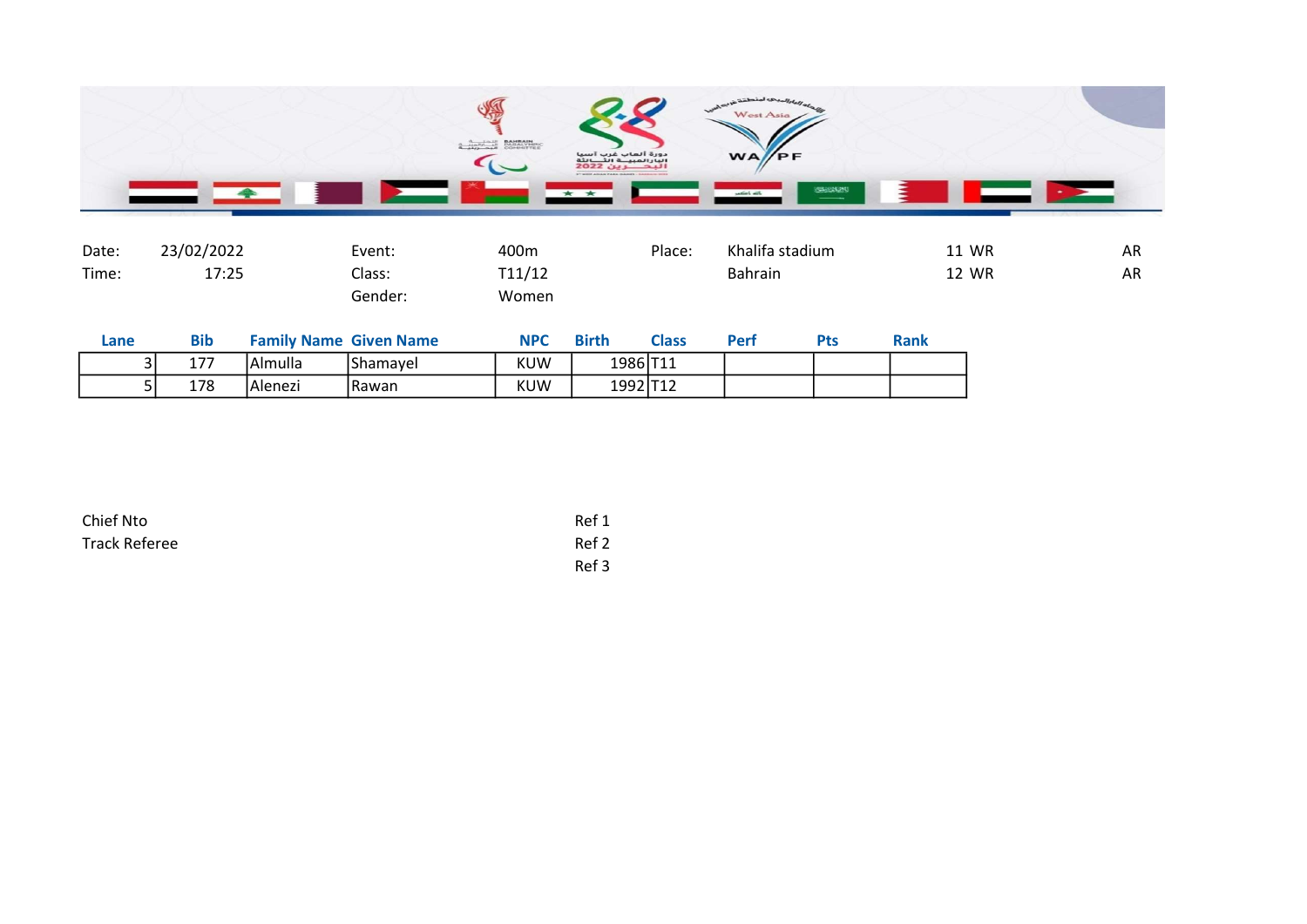

| Date: | 23/02/2022 | Event:  | 400m            | Place: | Khalifa stadium | <b>WR</b> | AR |
|-------|------------|---------|-----------------|--------|-----------------|-----------|----|
| Time: | 15:10      | Class:  | T <sub>13</sub> |        | <b>Bahrain</b>  |           |    |
|       |            | Gender: | Men             |        |                 |           |    |

| Lane        | Bib |          | <b>Family Name Given Name</b> | <b>NPC</b> | <b>Birth</b> | <b>Class</b> | Perf     | ়াত | <b>Rank</b> |
|-------------|-----|----------|-------------------------------|------------|--------------|--------------|----------|-----|-------------|
| 4           | 137 | Al-gburi | <b>Shakir</b>                 | IRQ        | 1996 T13     |              | 53.68    |     |             |
| $\sim$<br>ັ | 135 | Zakareya | IAhmed                        | <b>BRN</b> | 1982 T13     |              | 01:07.52 |     |             |

| Chief Nto            | Ref 1 |
|----------------------|-------|
| <b>Track Referee</b> | Ref 2 |
|                      | Ref 3 |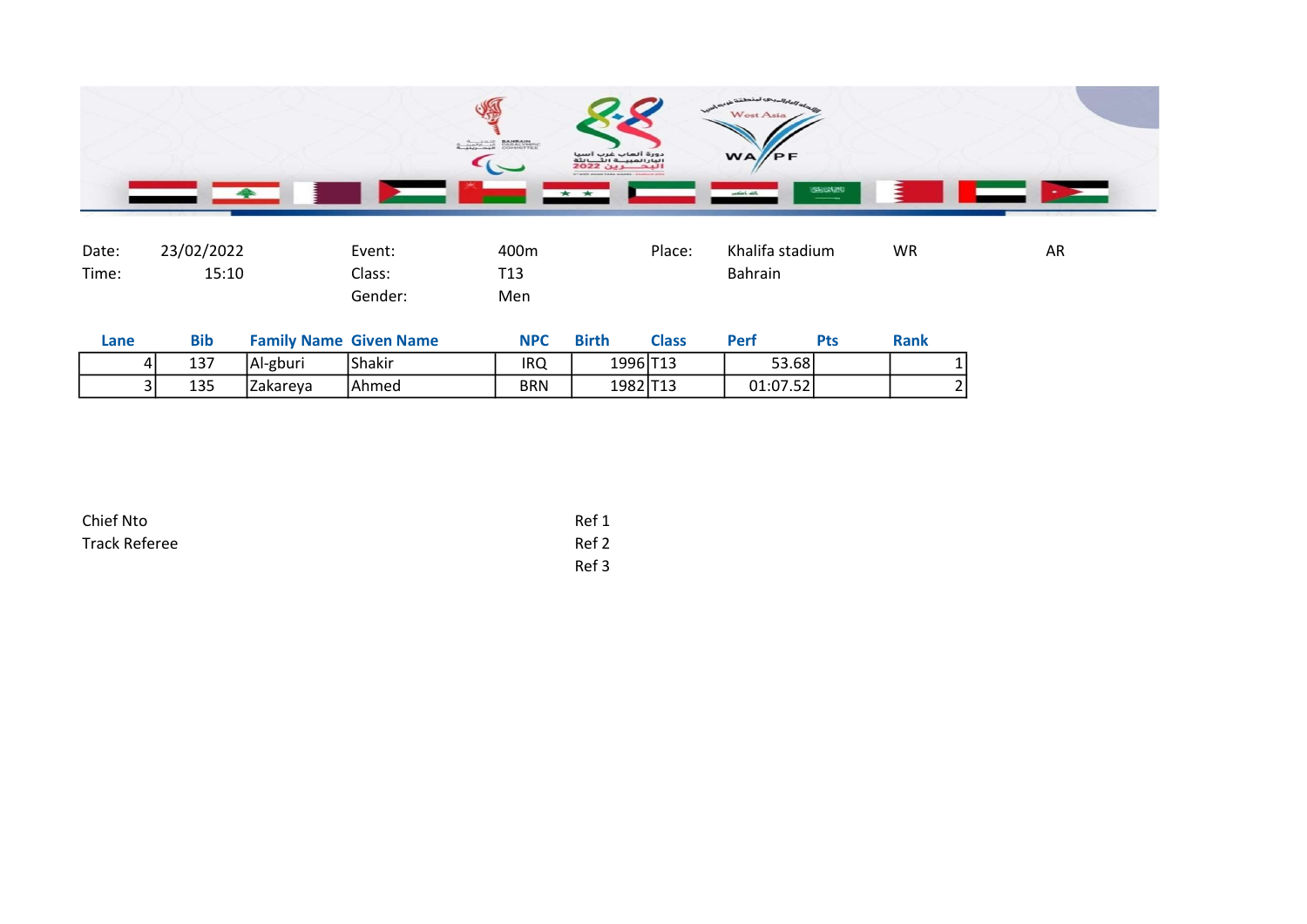

| Date: | 23/02/2022 | Event:  | 400m   | Place: | Khalifa stadium | 36 WR | AR |
|-------|------------|---------|--------|--------|-----------------|-------|----|
| Time: | 16:05      | Class:  | T36/38 |        | <b>Bahrain</b>  | 38 WR | AR |
|       |            | Gender: | Men    |        |                 |       |    |

| Lane |    | <b>Bib</b> |             | <b>Family Name Given Name</b> | <b>NPC</b> | <b>Birth</b> | <b>Class</b> | <b>Perf</b> | Pts | Rank     |
|------|----|------------|-------------|-------------------------------|------------|--------------|--------------|-------------|-----|----------|
|      |    | 141        | Al-Rikabi   | Ali                           | IRQ        | 1993         | T38          | 0:53.78     | 807 |          |
|      |    | 143        | Al-Darraji  | Abbas                         | IRQ        | 1991         | T38          | 0:56.19     | 639 |          |
|      | 61 | 194        | Alzadiali   | <b>Hatem</b>                  | OMA        | 2003         | T36          | 1:04.08     | 323 |          |
|      |    | 188        | IAI Harrasi | lTaha                         | OMA        | 1993         | T36          | 1:09.41     | 82  |          |
|      |    | 124        | Hasan       | Sadeg                         | <b>BRN</b> | 2000         | T36          | F.S.        |     | DQ(17.8) |

| Chief Nto            | Ref 1 |
|----------------------|-------|
| <b>Track Referee</b> | Ref 2 |
|                      | Ref 3 |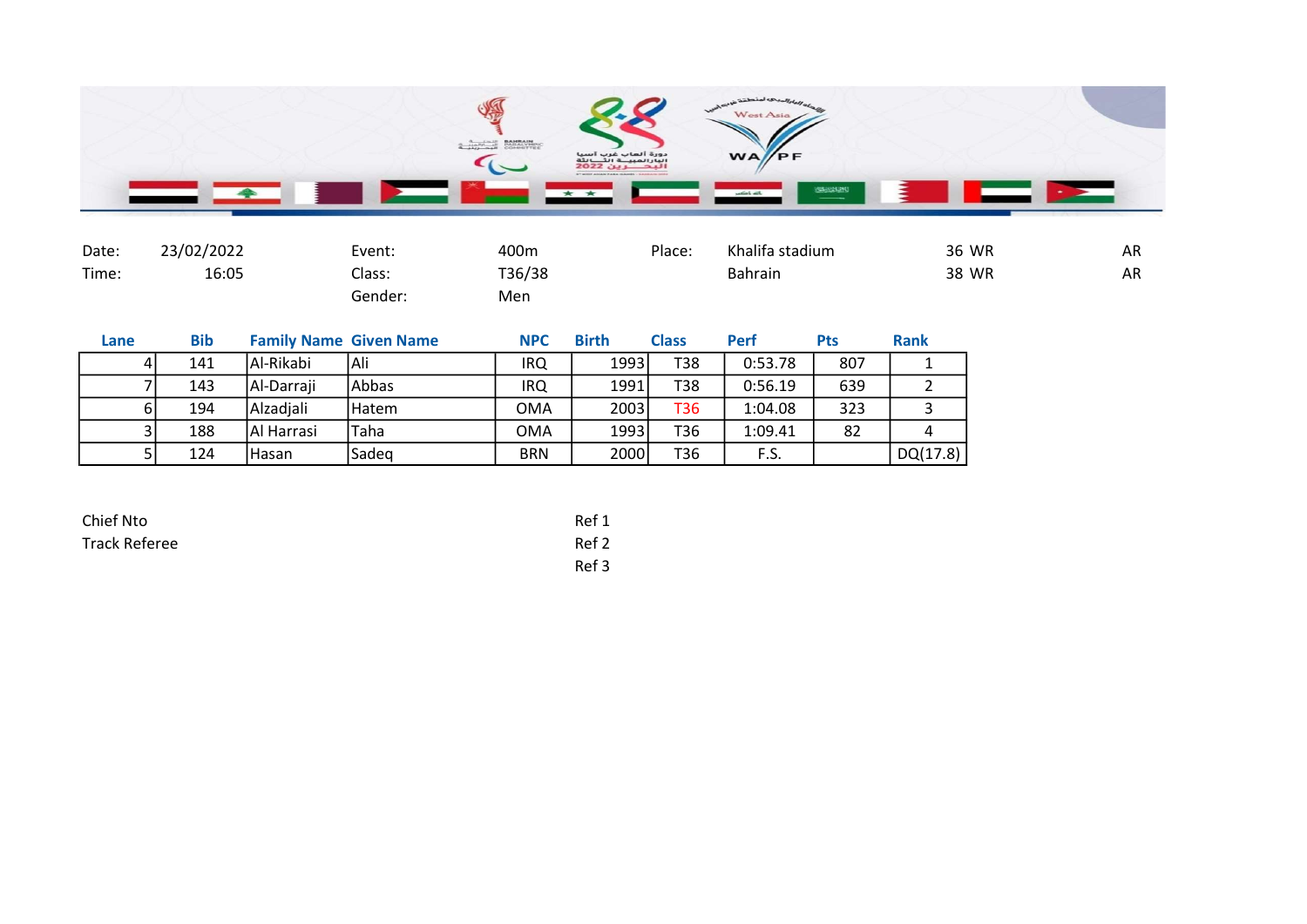

| Date: | 23/02/2022 | Event:  | 400m | Place: | Khalifa stadium | <b>WR</b> | AR |
|-------|------------|---------|------|--------|-----------------|-----------|----|
| Time: | 15:20      | Class:  | T37  |        | <b>Bahrain</b>  |           |    |
|       |            | Gender: | Men  |        |                 |           |    |

| Lane | <b>Bib</b> |           | <b>Family Name Given Name</b> | <b>NPC</b> | <b>Birth</b> | <b>Class</b> | <b>Perf</b> | Pts | <b>Rank</b> |
|------|------------|-----------|-------------------------------|------------|--------------|--------------|-------------|-----|-------------|
|      | 153        | lAlnakhli | Ali                           | KSA        | 2000 T37     |              | 01:02.42    |     |             |
|      | 121        | lAshoor   | Saved                         | <b>BRN</b> | 2000 T37     |              | 01:10.17    |     |             |
|      | 102        | lAbuseter | <b>IAhmed</b>                 | <b>BRN</b> | 2000 T37     |              | 01:14.57    |     |             |
| ы    | 133        | IShavbooh | Husain                        | <b>BRN</b> | 1995 T37     |              | <b>DNS</b>  |     | <b>DNS</b>  |

| Chief Nto            | Ref 1 |
|----------------------|-------|
| <b>Track Referee</b> | Ref 2 |
|                      | Ref 3 |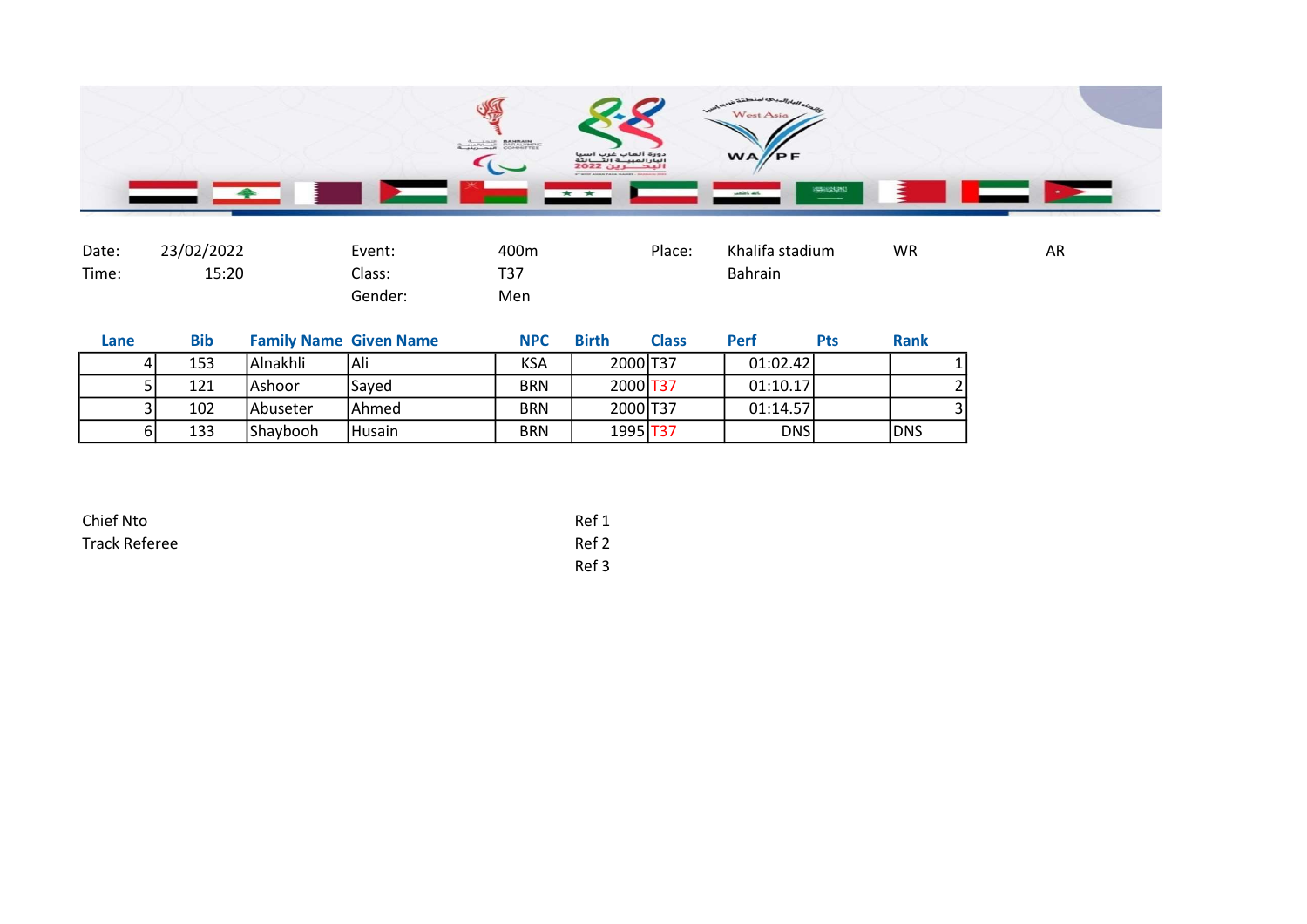

| Date: | 23/02/2022 | Event:  | 400m   | Place: | Khalifa stadium | 46 WR | AR        |
|-------|------------|---------|--------|--------|-----------------|-------|-----------|
| Time: | 15:05      | Class:  | T46/47 |        | <b>Bahrain</b>  | 47 WR | <b>AR</b> |
|       |            | Gender: | Men    |        |                 |       |           |

| Lane           | <b>Bib</b> |            | <b>Family Name Given Name</b> | <b>NPC</b> | <b>Birth</b> | <b>Class</b> | Perf       | Pts  | <b>Rank</b> |
|----------------|------------|------------|-------------------------------|------------|--------------|--------------|------------|------|-------------|
|                | 142        | lJuft      | l Nader                       | IRQ        | 2002 T46     |              | 52.30      | 768I |             |
|                | 193        | Almugaibli | Saif                          | <b>OMA</b> | 1996 T47     |              | 55.68      | 510  |             |
|                | 119        | l Alvasi   | Elyas                         | <b>BRN</b> | 2000 T47     |              | 58.59      | 293  |             |
|                | 110        | Almal      | <b>IMohamed</b>               | <b>BRN</b> | 2000 T46     |              | 01:04.2    | 46 I | $\Lambda$   |
| $\overline{4}$ | 192        | Aldarmaki  | Haytham                       | <b>OMA</b> | 1990 T46     |              | <b>DNS</b> |      | DNS         |

| Chief Nto            | Ref 1 |
|----------------------|-------|
| <b>Track Referee</b> | Ref 2 |
|                      | Ref 3 |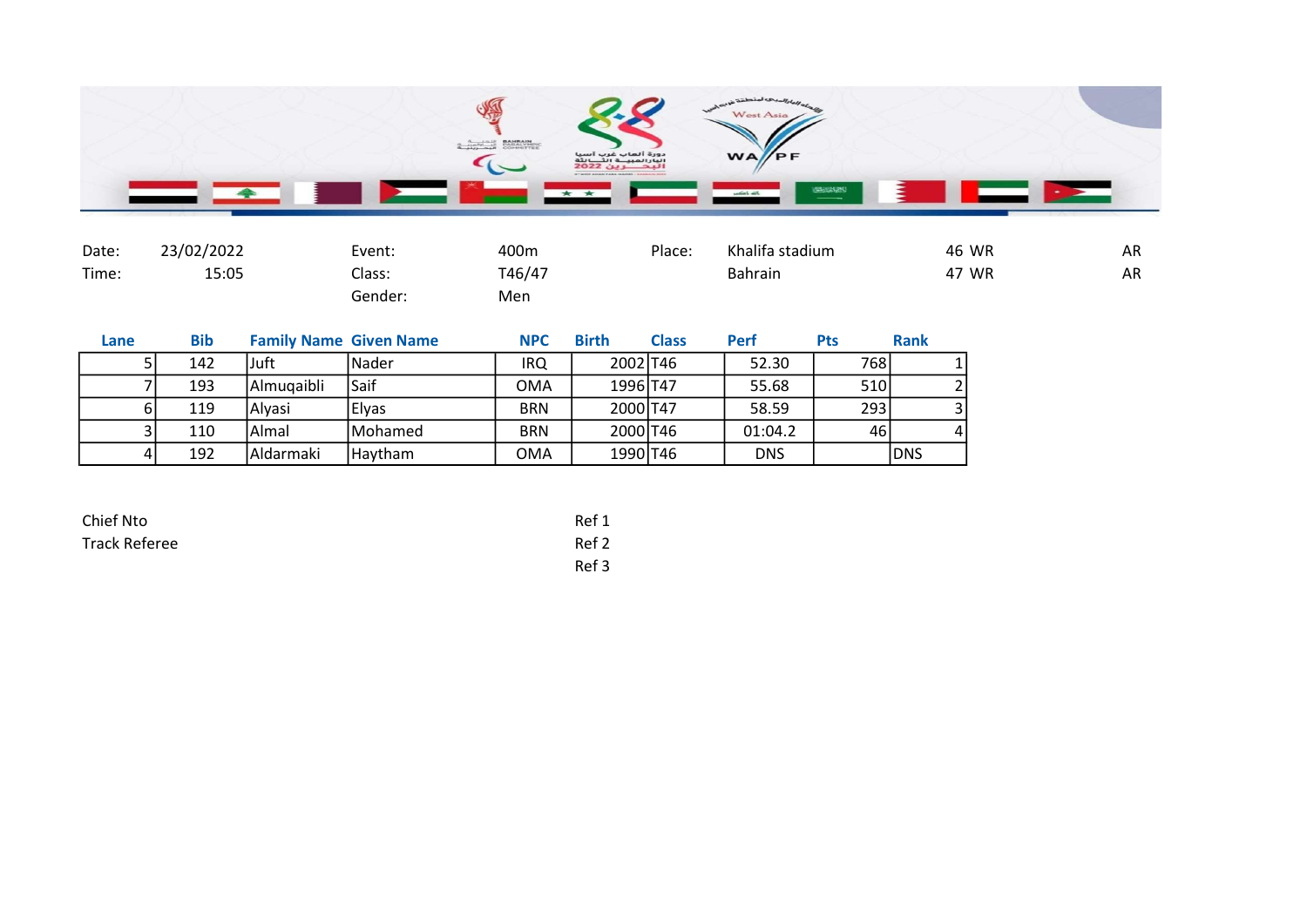

| Date: | 23/02/2022 | Event:  | 400m   | Place: | Khalifa stadium | 33 WR | <b>AR</b> |
|-------|------------|---------|--------|--------|-----------------|-------|-----------|
| Time: | 15:30      | Class:  | T33/51 |        | <b>Bahrain</b>  | 51 WR | <b>AR</b> |
|       |            | Gender: | Men    |        |                 |       |           |

| Lane | Bib |            | <b>Family Name Given Name</b> | <b>NPC</b> | <b>Birth</b> | <b>Class</b> | Perf     | <b>Pts</b> | <b>Rank</b> |
|------|-----|------------|-------------------------------|------------|--------------|--------------|----------|------------|-------------|
| 4    | 111 | IAlmoadhen | <b>Ebrahim</b>                | BRN        | 2001 T33     |              | 01:42.79 |            |             |
| ັ    | 117 | Alshook    | Mohamed                       | BRN        | 1991 T51     |              | 02:32.64 |            |             |

| Chief Nto            | Ref 1 |
|----------------------|-------|
| <b>Track Referee</b> | Ref 2 |
|                      | Ref 3 |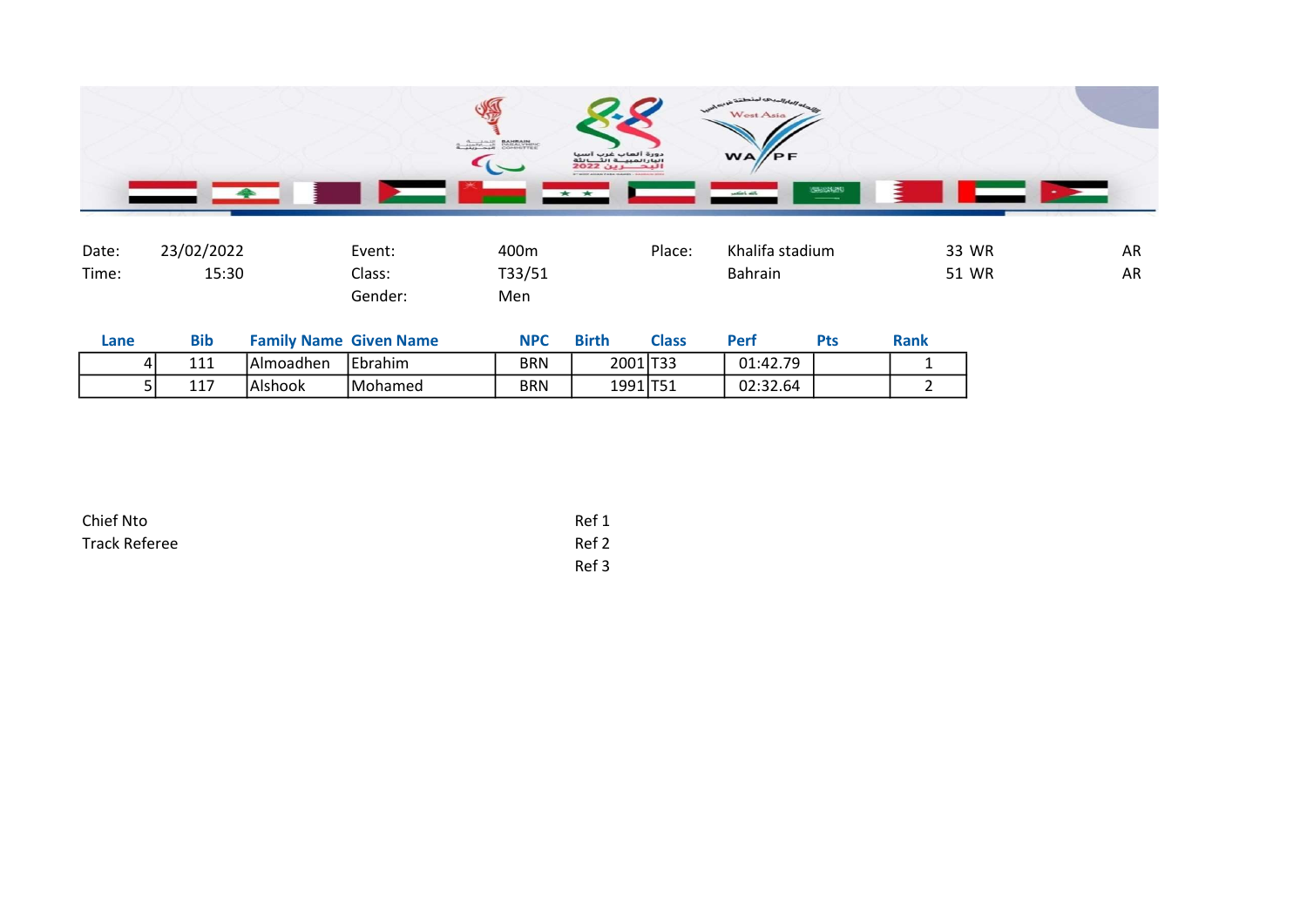

| Date: | 23/02/2022 | Event:  | 400m | Place: | Khalifa stadium | <b>WR</b> | AR |
|-------|------------|---------|------|--------|-----------------|-----------|----|
| Time: | 15:40      | Class:  | T34  |        | <b>Bahrain</b>  |           |    |
|       |            | Gender: | Men  |        |                 |           |    |

| Lane | <b>Bib</b> | <b>Family Name Given Name</b> |                           | <b>NPC</b> | <b>Birth</b> | <b>Class</b> | Perf      | <b>Pts</b> | <b>Rank</b> |
|------|------------|-------------------------------|---------------------------|------------|--------------|--------------|-----------|------------|-------------|
|      | 220        | lNawad                        | lAhmed                    | <b>UAE</b> | 2003 T34     |              | 100:57.83 |            |             |
|      | 221        | lAlkindi                      | lAbdulaziez               | <b>UAE</b> | 2002 T34     |              | 01:01.42  |            |             |
|      | 215        | lArshid                       | 'Ali                      | QAT        | 2004 T34     |              | 101:01.45 |            |             |
|      | 213        | Al-Kubaisi                    | <b>IMohammed Rashid A</b> | QAT        | 1993 T34     |              | 101:04.47 |            |             |
|      | 155        | Alalwani                      | lAhmed                    | <b>KSA</b> | 2003 T34     |              | 01:07.95  |            |             |

| Chief Nto            | Ref 1 |
|----------------------|-------|
| <b>Track Referee</b> | Ref 2 |
|                      | Ref 3 |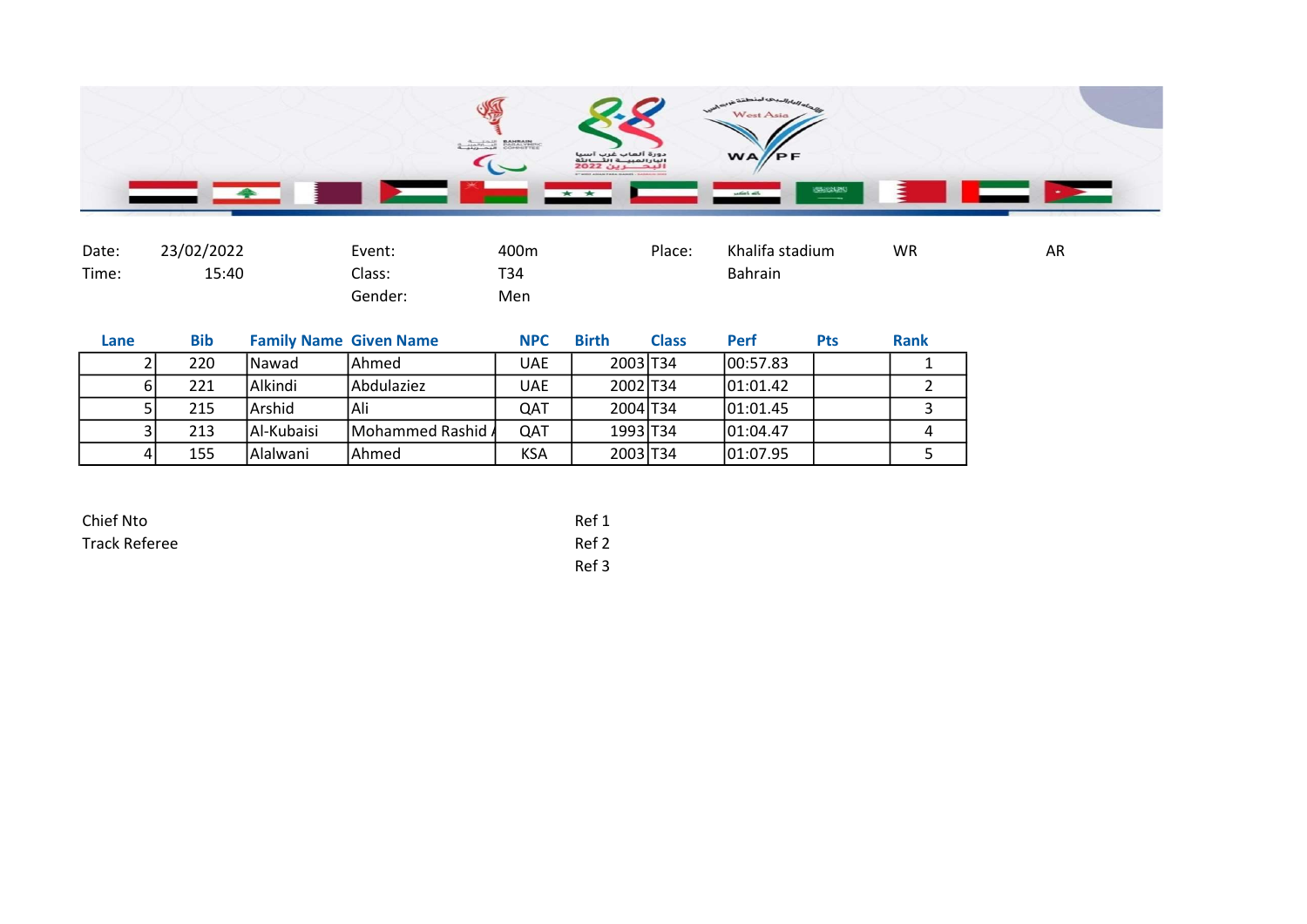

| Date:<br>Time: | 23/02/2022<br>16:10 |                               | Event:<br>Class:<br>Gender: | 400m<br>T34<br>Women |              | Place:       | Khalifa stadium<br><b>Bahrain</b> |            | <b>WR</b>   | AR |
|----------------|---------------------|-------------------------------|-----------------------------|----------------------|--------------|--------------|-----------------------------------|------------|-------------|----|
| Lane           | <b>Bib</b>          | <b>Family Name Given Name</b> |                             | <b>NPC</b>           | <b>Birth</b> | <b>Class</b> | Perf                              | <b>Pts</b> | <b>Rank</b> |    |
| 41             | 108                 | Aljabbori                     | Zahra                       | <b>BRN</b>           | 1999 T34     |              | 02:00.19                          |            |             |    |

| Chief Nto     | Ref 1 |
|---------------|-------|
| Track Referee | Ref 2 |
|               | Ref 3 |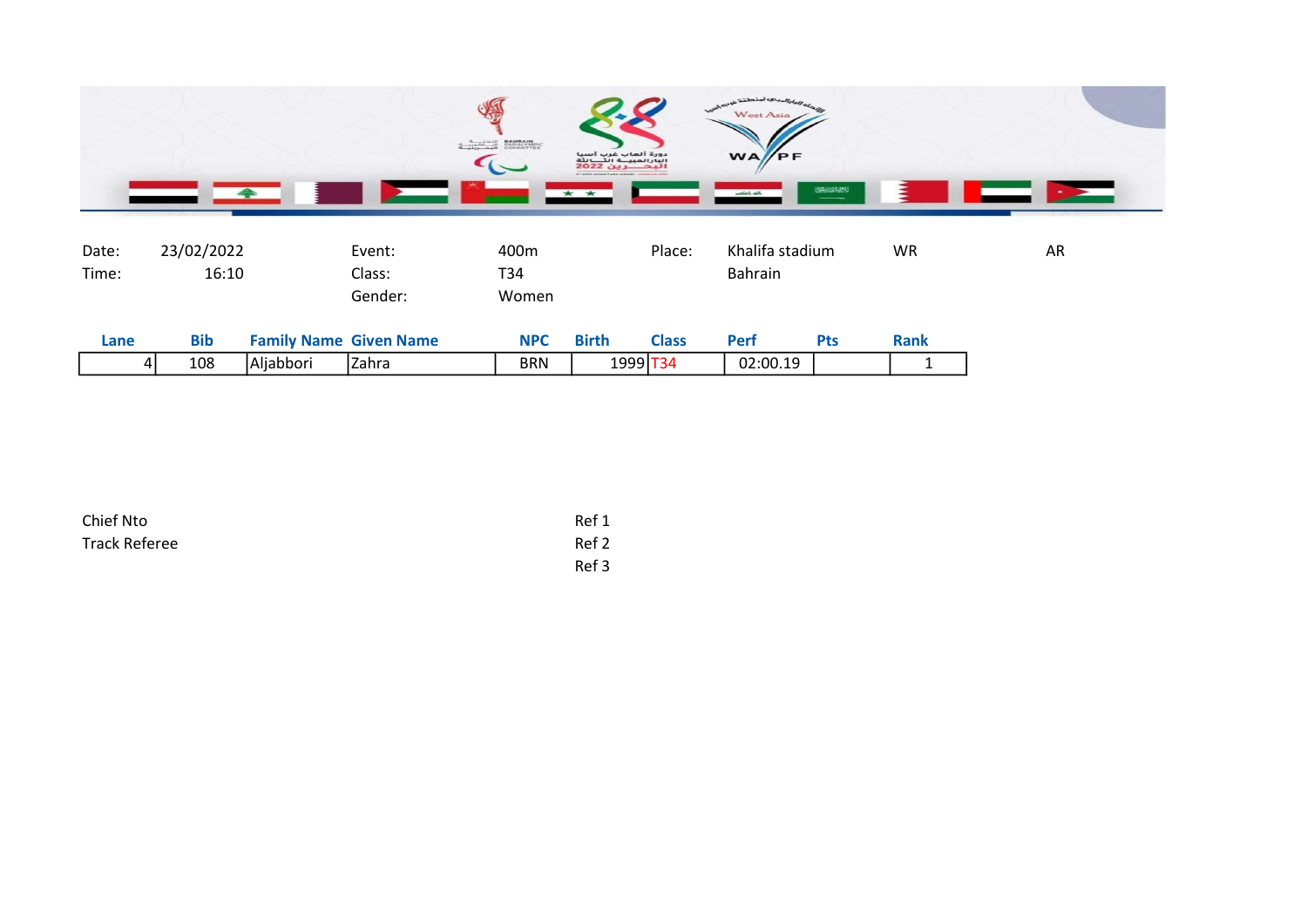

| Date: | 23/02/2022 | Event:  | 400m       | Place: | Khalifa stadium | <b>WR</b> | AR |
|-------|------------|---------|------------|--------|-----------------|-----------|----|
| Time: | 15:50      | Class:  | <b>T53</b> |        | Bahrain         |           |    |
|       |            | Gender: | Men        |        |                 |           |    |

| Lane | <b>Bib</b> |            | <b>Family Name Given Name</b> | <b>NPC</b> | <b>Birth</b>         | <b>Class</b> | <b>Perf</b> | <b>Pts</b> | <b>Rank</b> |
|------|------------|------------|-------------------------------|------------|----------------------|--------------|-------------|------------|-------------|
|      | 152<br>41  | Algurashi  | <b>Adbulrahman</b>            | <b>KSA</b> | 1997 T53             |              | 00:56.22    |            |             |
|      | 166        | Alenzei    | <b>Abdullah</b>               | <b>KUW</b> | 1993 T53             |              | 00:57.20    |            |             |
|      | 222<br>61  | Almazrouei | <b>IMohammed</b>              | <b>UAE</b> | 2001 T53             |              | 00:58.72    |            |             |
|      | 130        | Qasim      | Yusuf                         | <b>BRN</b> | 1997 T <sub>53</sub> |              | 01:09.46    |            |             |
|      | 166        | Alenzei    | <b>Abdullah</b>               | <b>KUW</b> | 1993 T53             |              | 01:22.29    |            |             |
|      | 128        | Nooh       | Ahmed                         | <b>BRN</b> | 2007 T53             |              | <b>DNS</b>  |            |             |

Ref 3

| Chief Nto     | Ref 1 |
|---------------|-------|
| Track Referee | Ref 2 |
|               | - - - |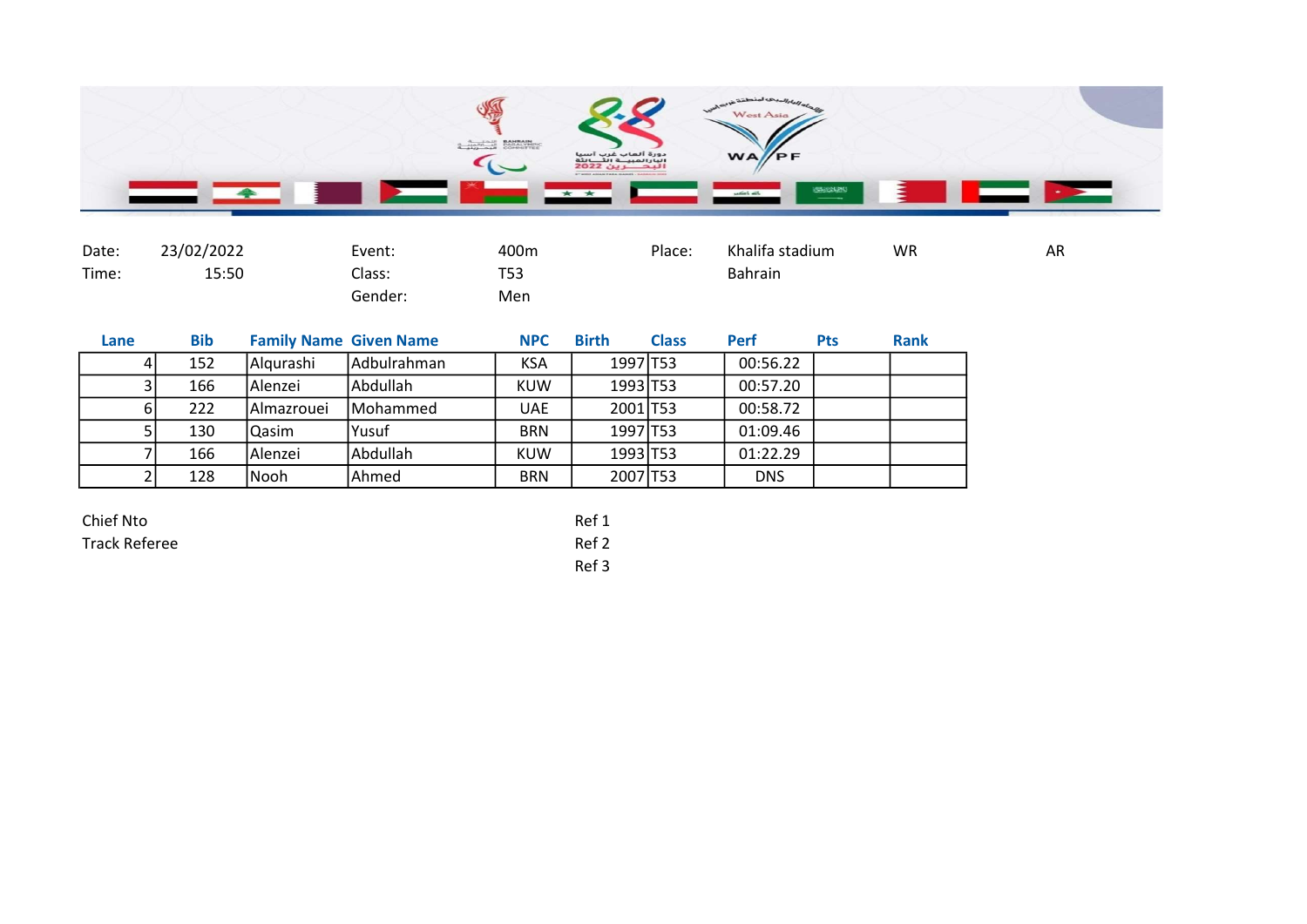

| Date: | 23/02/2022 | Event:  | 400m       | Place: | Khalifa stadium | <b>WR</b> | AR |
|-------|------------|---------|------------|--------|-----------------|-----------|----|
| Time: | 16:00      | Class:  | <b>T54</b> |        | Bahrain         |           |    |
|       |            | Gender: | Men        |        |                 |           |    |

| Lane | <b>Bib</b> | <b>Family Name Given Name</b> |               | <b>NPC</b> | <b>Birth</b>         | <b>Class</b> | Perf       | <b>Pts</b> | <b>Rank</b> |
|------|------------|-------------------------------|---------------|------------|----------------------|--------------|------------|------------|-------------|
| 81   | 165        | Alrajehi                      | Faisal        | <b>KUW</b> | 1998 T54             |              | 100:50.04  |            |             |
| 4    | 223        | Alhosani                      | Badir Abbas   | <b>UAE</b> | 1985 T54             |              | 00:53.54   |            |             |
|      | 151        | l Alzahrani                   | IJamaan       | <b>KSA</b> | 1995 T54             |              | 00:55.01   |            |             |
|      | 154        | Algarni                       | Albaraa       | <b>KSA</b> | 2007 T54             |              | 100:55.75  |            | 4           |
|      | 118        | lAlwaɑza                      | <b>Nassar</b> | <b>BRN</b> | 2002 T54             |              | 100:58.70  |            |             |
|      | 168        | Algharib                      | Mohammad      | <b>KUW</b> | 1994 T <sub>54</sub> |              | <b>DNS</b> |            |             |
| 61   | 126        | Mihsen                        | Mohamed       | <b>BRN</b> | 2001 T54             |              | <b>DNS</b> |            |             |

| Chief Nto            | Ref 1 |
|----------------------|-------|
| <b>Track Referee</b> | Ref 2 |
|                      | Ref 3 |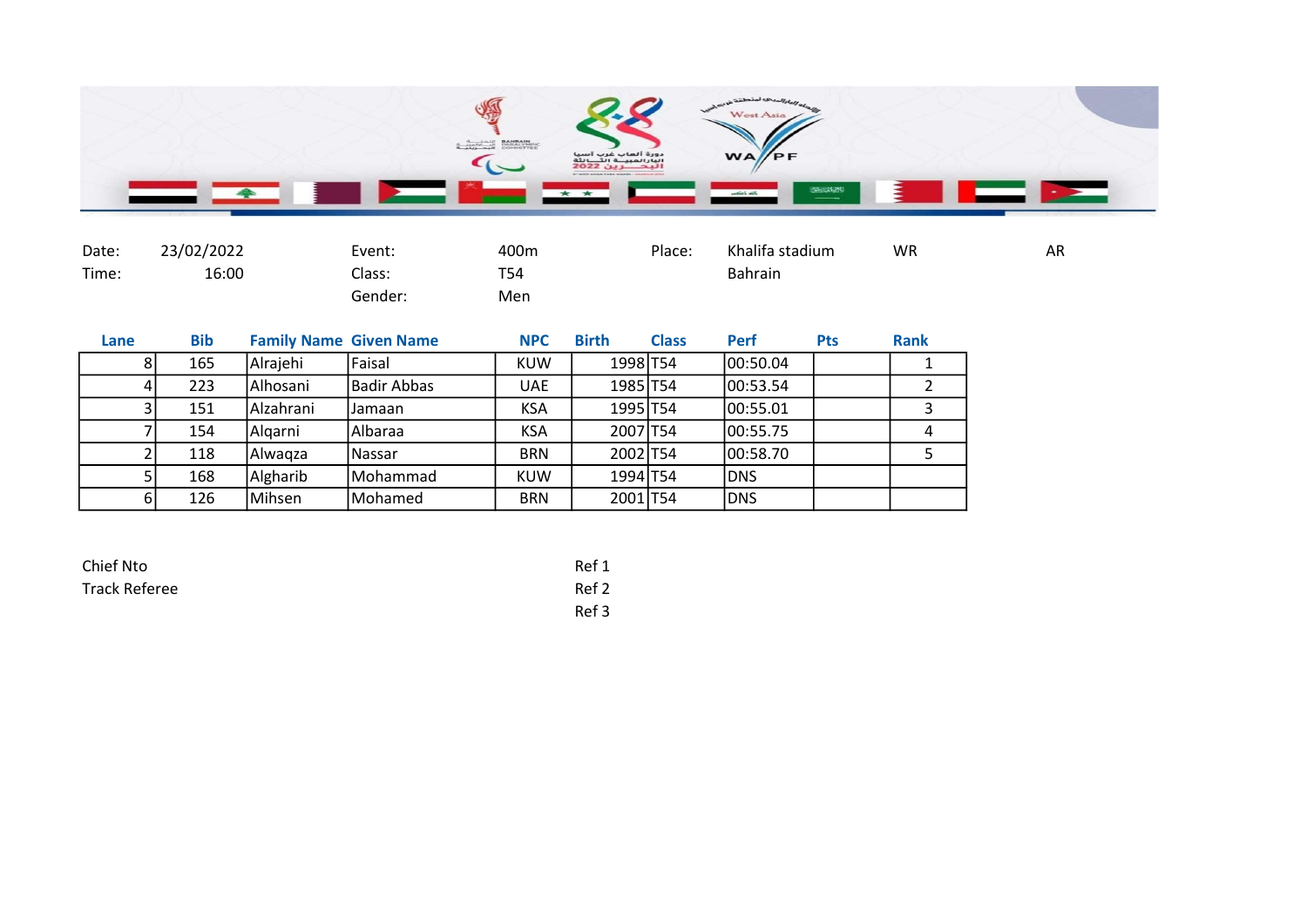

| Date: | 23/02/2022 |          | Event:                        | 1500m      |              | Place:       | Khalifa stadium |            | <b>WR</b>   | AR |
|-------|------------|----------|-------------------------------|------------|--------------|--------------|-----------------|------------|-------------|----|
| Time: | 17:30      |          | Class:                        | 54         |              |              | <b>Bahrain</b>  |            |             |    |
|       |            |          | Gender:                       | Men        |              |              |                 |            |             |    |
| Lane  | <b>Bib</b> |          | <b>Family Name Given Name</b> | <b>NPC</b> | <b>Birth</b> | <b>Class</b> | <b>Perf</b>     | <b>Pts</b> | <b>Rank</b> |    |
|       | 165        | Alrajehi | Faisal                        | <b>KUW</b> | 1998 T54     |              | <b>DNS</b>      |            |             |    |
|       |            |          |                               |            |              |              |                 |            |             |    |

| Chief Nto     | Ref 1 |
|---------------|-------|
| Track Referee | Ref 2 |
|               | Ref 3 |